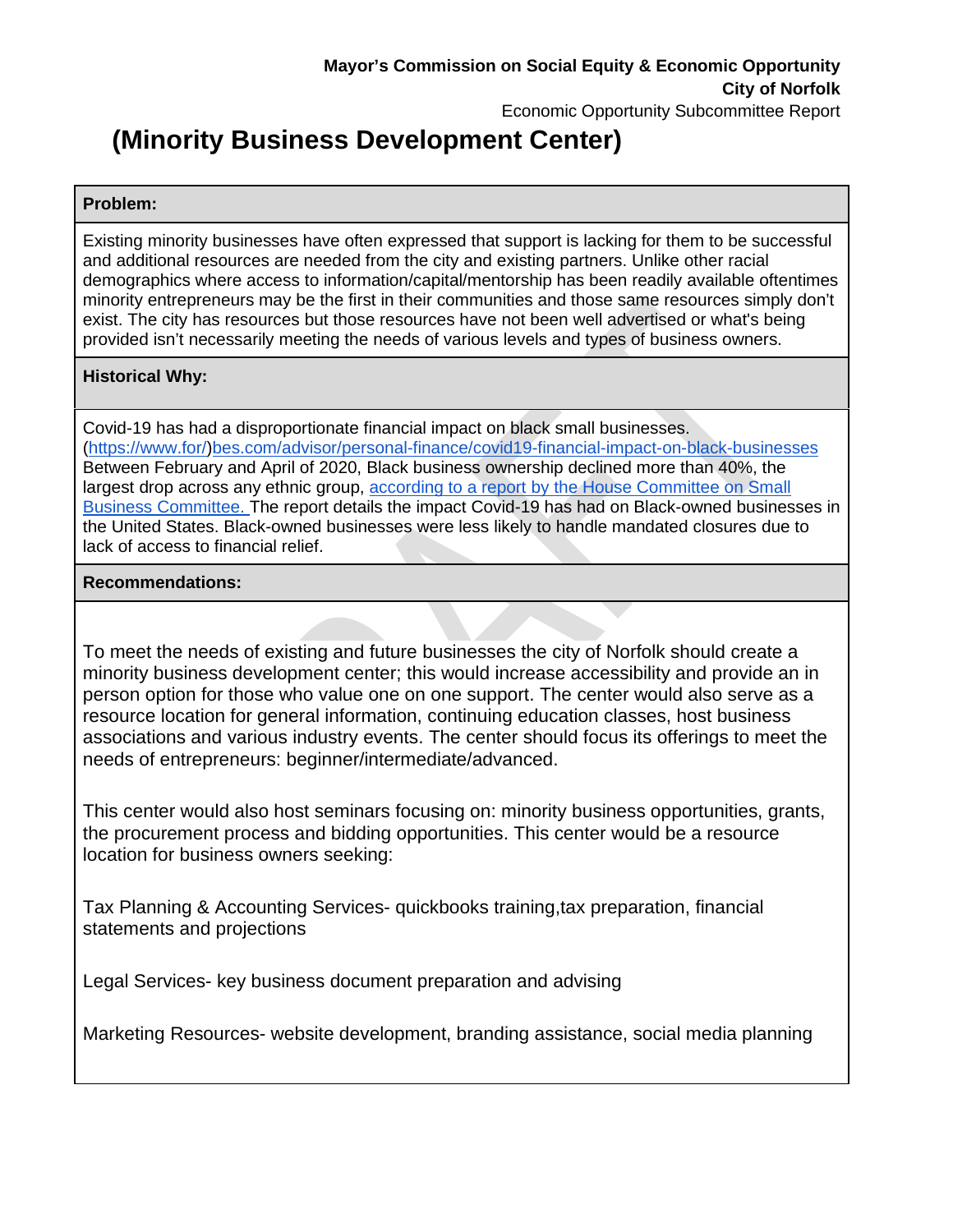Business planning- business plan design assistance

Real Estate Assistance- Providing assistance in identifying brick and mortar locations.City of Norfolk should consider creating a commercial landlord incentive program. Perhaps rent is reduced (subsidized by the city) to increase minority business locations within the city.

This center would also offer virtual options, serving as a physical location for various entrepreneurs to utilize the center as a hub for virtual conferences/summits/continuing education completion.

### **Partnerships:**

The center could collaborate with the city (Economic development/ EDA) organizations that support small business owners and focus on providing them with resources to build capacity 1) Black Brand, The Black Chamber of Commerce: https://blackbrand.biz/ -

https://www.wtkr.com/news/black-brand-awarded-750k-to-help-norfolk-based-minority-ownedbusinesses

- 2) Hispanic Chamber of Commerce: https://hcccova.org/
- 3) Old Dominion University- https://www.odu.edu/univ-impact/entrepreneurship

4) Norfolk State University- https://www.nsu.edu/Academics/Research/Foundations-and-Centers-of-Excellence/NSU-Innovation-Center/About

#### **Amplifying information:**

- 1) https://www.forbes.com/state-of-black-entrepreneurship/#648bb1d6676d
- 2) https://norfolkdevelopment.com/resources/capital-access-program/
- 3) https://www.forbes.com/advisor/personal-finance/covid19-financial-impact-on-blackbusinesses/
- 4) https://smallbusiness.house.gov/news/documentsingle.aspx?DocumentID=3578#:~:text=In% 202020%2C%20Black%20business%20ownership,rate%20of%20any%20racial%20group.& text=According%20to%20the%20report%2C%20Black,had%20less%20access%20to%20rel ief.
- 5) https://www.wtkr.com/news/black-brand-awarded-750k-to-help-norfolk-based-minorityowned-businesses
- 6) https://ips-dc.org/report-ever-growing-gap/

#### **Measurement of Success:**

Create a Minority Business Needs Assessment; measure success based on attendance of offerings and feedback from business owners. Measure success based on contracts secured and revenue generated.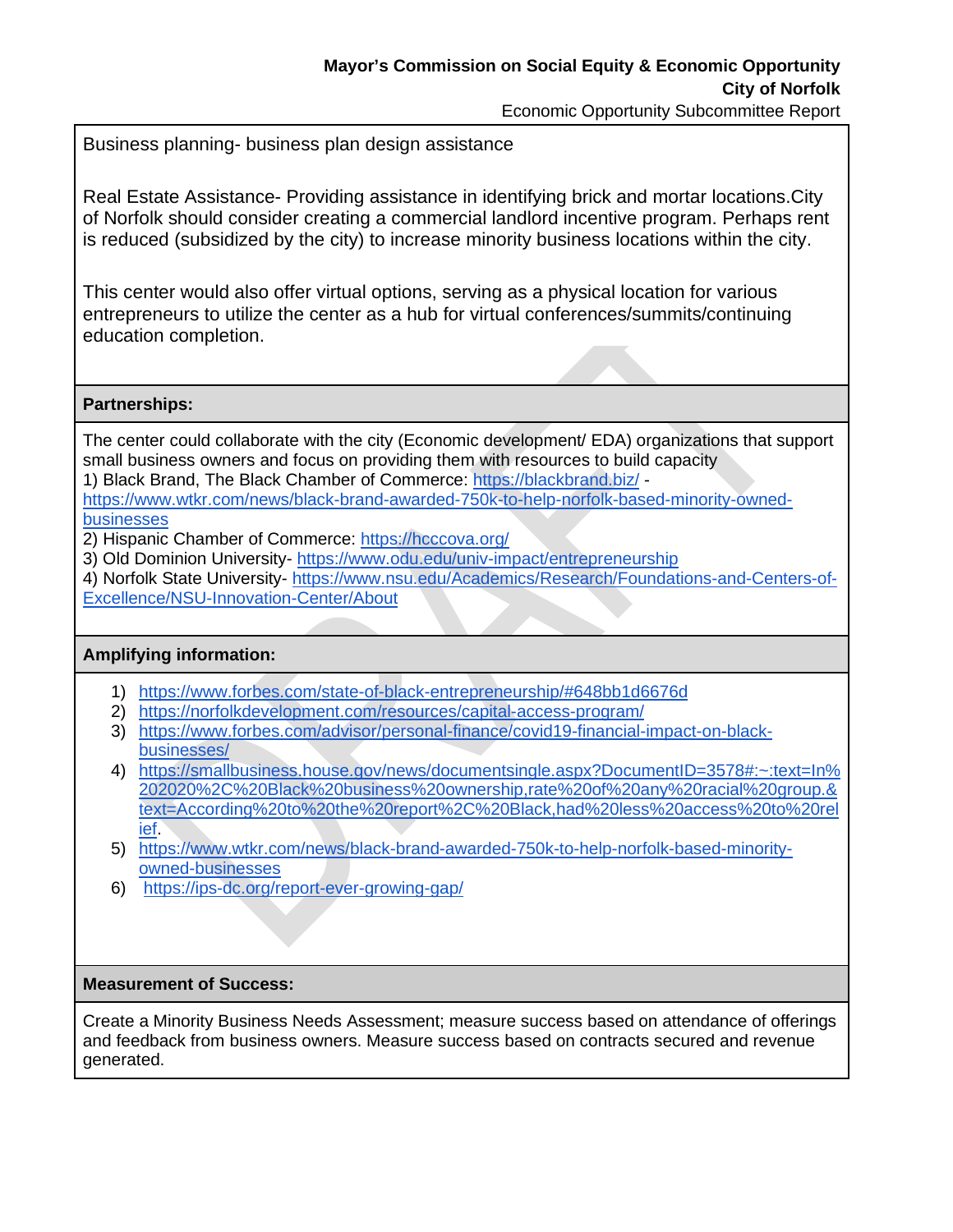# **(Sustainability)**

**Problem:** 

How to Sustain a Small Black owned business. 8 out of 10 Black businesses fail within the first 18 months according to Bloomberg Only 4% of Black businesses survive the Start Up stage

Historical Why:

Discrimination & Mistrust

 Black entrepreneurs have historically faced unique challenges. Congress passed the Freedmen's Bureau Act in 1865 awarding compensation in the form of 40 acres and a mule to blacks. However after the assassination of Lincoln, this bill was rescined. The legacy of slavery and Jim Crow left African Americans at a lasting economic disadvantage without equal footing, poverty continued to cycle through descendants of those slaves, creating a long history of wealth inequality.

 The Greenwood District of Tulsa, Oklahoma became widely recognized as a Black Wall Street, ripe with businesses, banks, and educated professionals. But in June 1921 the entire town was bombed and burnt to the ground by a white mob. The Black businesses did not have the funds to rebuild. Mistrust and fear due to the refusal for police protection and a judicial system that refused to prosecute. It was not safe for African Americans to continue to be entrepreneurs in this climate. The hope for creating generational wealth was burned to the ground.

 Real estate is one of the most common ways to build wealth in America. But discriminatory housing practices have historically kepr Black Americans out of the game. In 1930, the Federal Housing Administration refused to insure homes in African American neighborhoods. This is known as Redlining and still exists. According to 2020 data from the Home Mortgage Disclosure Act, Black applicants are denied loans 80% more than white applicants.

#### Recommendation:

> Virginia Small Business Resiliency Grant awards - 9.7 million in grants (not specifically for people of color) http://virginiamainstreet.com

> 9 Resources To Help Black Owned Small Businesses

Local Chapters of Black Business Association.

Black Founders.

National Minority Supplier Development Council.

Minority Business Certifications.

U.S Small Business Association.

Minority Business Development Agency.

Black Owned Everything.

Small Business Empowerment Program.

> Minority Entrepreneur Quarterly Socials for networking and support

> Minority Business Advocate / Lobbyist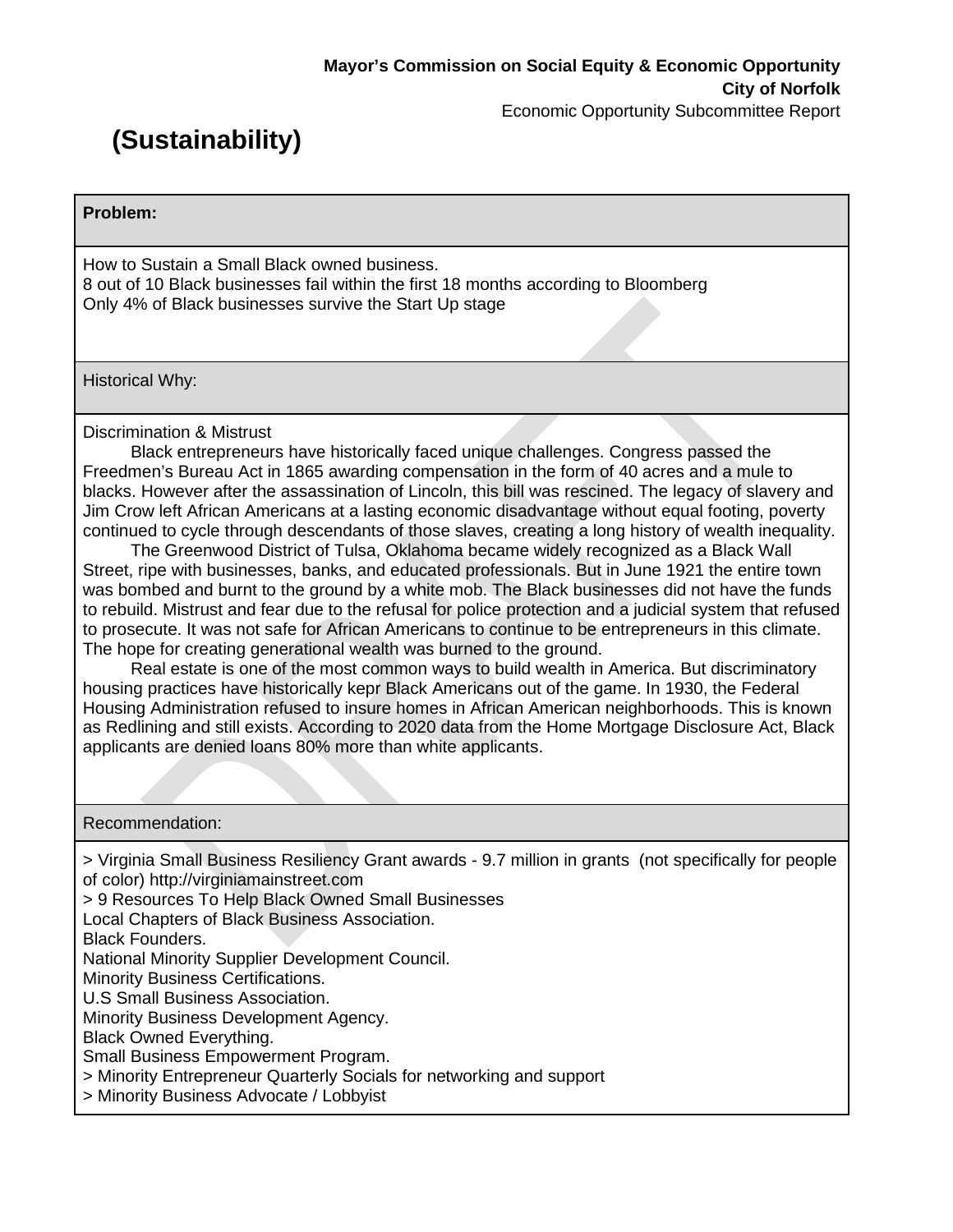Partnerships:

Financial institutions / Other Black owned businesses / Entrepreneurs

Amplifying information:

Only 4% of Black businesses survive the Start Up stage

Measurement of Success:

Increase the number of Black Entrepreneurship & Businesses through sustainable practices and sustain them for 5 years or more.

This is done through the Minority Small Business Center. Providing them ways to identify the roadblocks and challenges and by supporting them with Quarterly Business Check Ups and reviews.

# **(Market)**

Problem:

Minority business have not been marketing to properly regarding the services that The City of Norfolk have in order to promote and assist in the growth of their businesses. There has been huge gaps between The City and the citizen on how and where to gain the assistances needed to build a strong viable business with the city. The present methods of marketing and advertising has been outdated and unsuccessful for years. Minority business feel that the only thing the city care about is getting paid taxes.

Historical Why:

A vast minority of businesses have closed in Norfolk and have not been able to regain momentum to resurface . They have been left will tax obligations and debt. This due to the trust that owners have in the support that the City has offered over the years. There has not been a Center delegated to supporting and helping business owner with the needed resources and knowledge to return back to business. The pandemic has had a drastic impact on most business in the City of Norfolk.

Recommendation: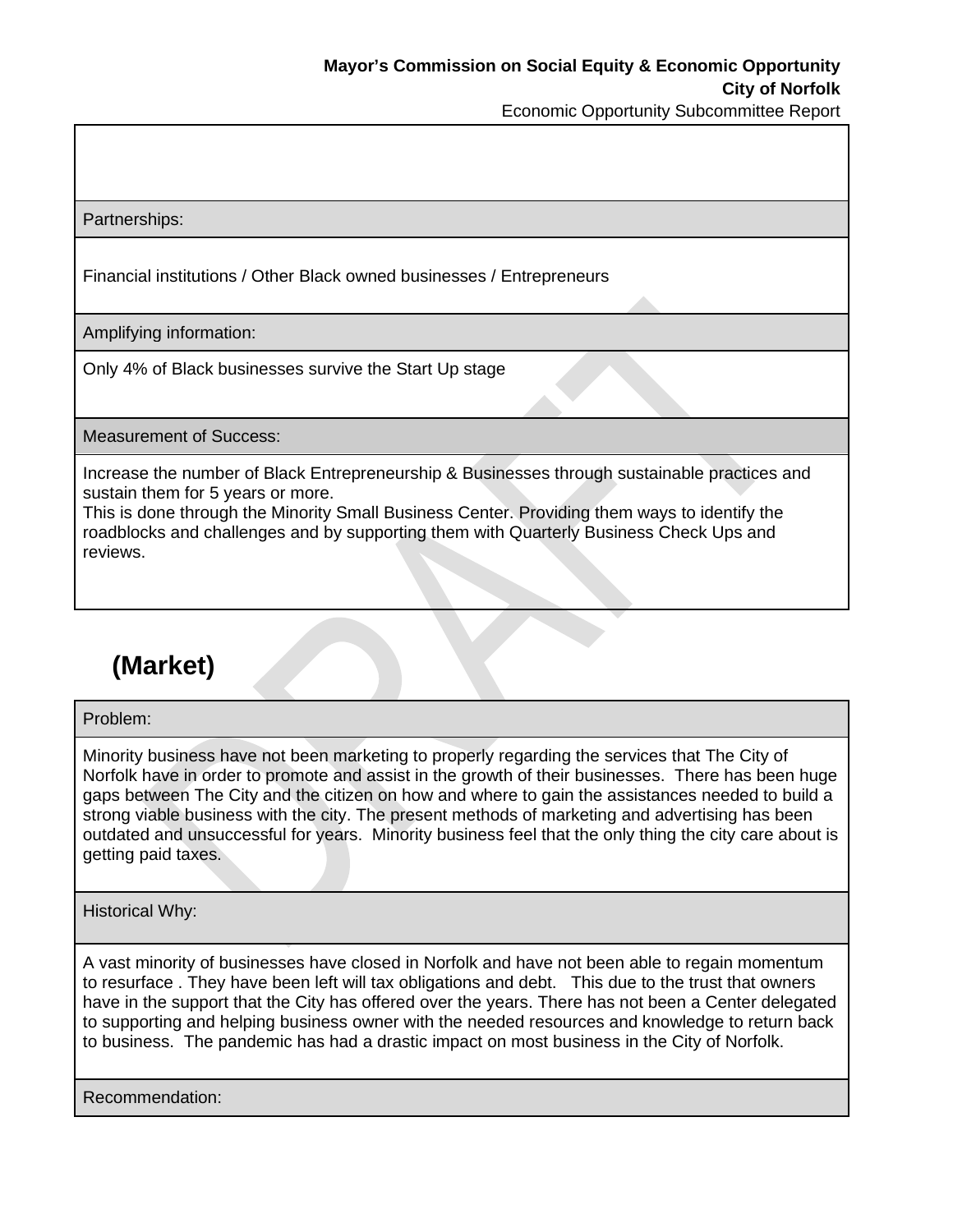| Know the audience that you are marketing too<br>Emphasize the value of the Center and how it can change the way the City is assisting in the<br>success of minority business<br>Create a website for the Center and keep it updated. Make it colorful and eye catching<br>Use social media, facebook, instagram, goggle ads, billboards, twitter, hand to hand flyers, digital<br>newspaper and minority newspapers, local talk show, radio ads, psa<br>Start a blog for the Center to improve website visibility online.<br>Continued educations and network groups and social gathering<br>Use email marketing to help build leads for the center. In fact, 73 percent of millennials prefer<br>communication to via email<br>Use all city sites to promote |  |
|---------------------------------------------------------------------------------------------------------------------------------------------------------------------------------------------------------------------------------------------------------------------------------------------------------------------------------------------------------------------------------------------------------------------------------------------------------------------------------------------------------------------------------------------------------------------------------------------------------------------------------------------------------------------------------------------------------------------------------------------------------------|--|
| Partnerships:                                                                                                                                                                                                                                                                                                                                                                                                                                                                                                                                                                                                                                                                                                                                                 |  |
|                                                                                                                                                                                                                                                                                                                                                                                                                                                                                                                                                                                                                                                                                                                                                               |  |
| Amplifying information:                                                                                                                                                                                                                                                                                                                                                                                                                                                                                                                                                                                                                                                                                                                                       |  |
|                                                                                                                                                                                                                                                                                                                                                                                                                                                                                                                                                                                                                                                                                                                                                               |  |
| <b>Measurement of Success:</b>                                                                                                                                                                                                                                                                                                                                                                                                                                                                                                                                                                                                                                                                                                                                |  |
| Market the Minority Business Center in a way that help business feel that it is an honor to be apart<br>of the Center. Develop a membership card for businesses. Set a monthly goal to add new business.                                                                                                                                                                                                                                                                                                                                                                                                                                                                                                                                                      |  |
| (AREA 4)                                                                                                                                                                                                                                                                                                                                                                                                                                                                                                                                                                                                                                                                                                                                                      |  |

| Problem:               |  |
|------------------------|--|
|                        |  |
| <b>Historical Why:</b> |  |
|                        |  |
| <b>Recommendation:</b> |  |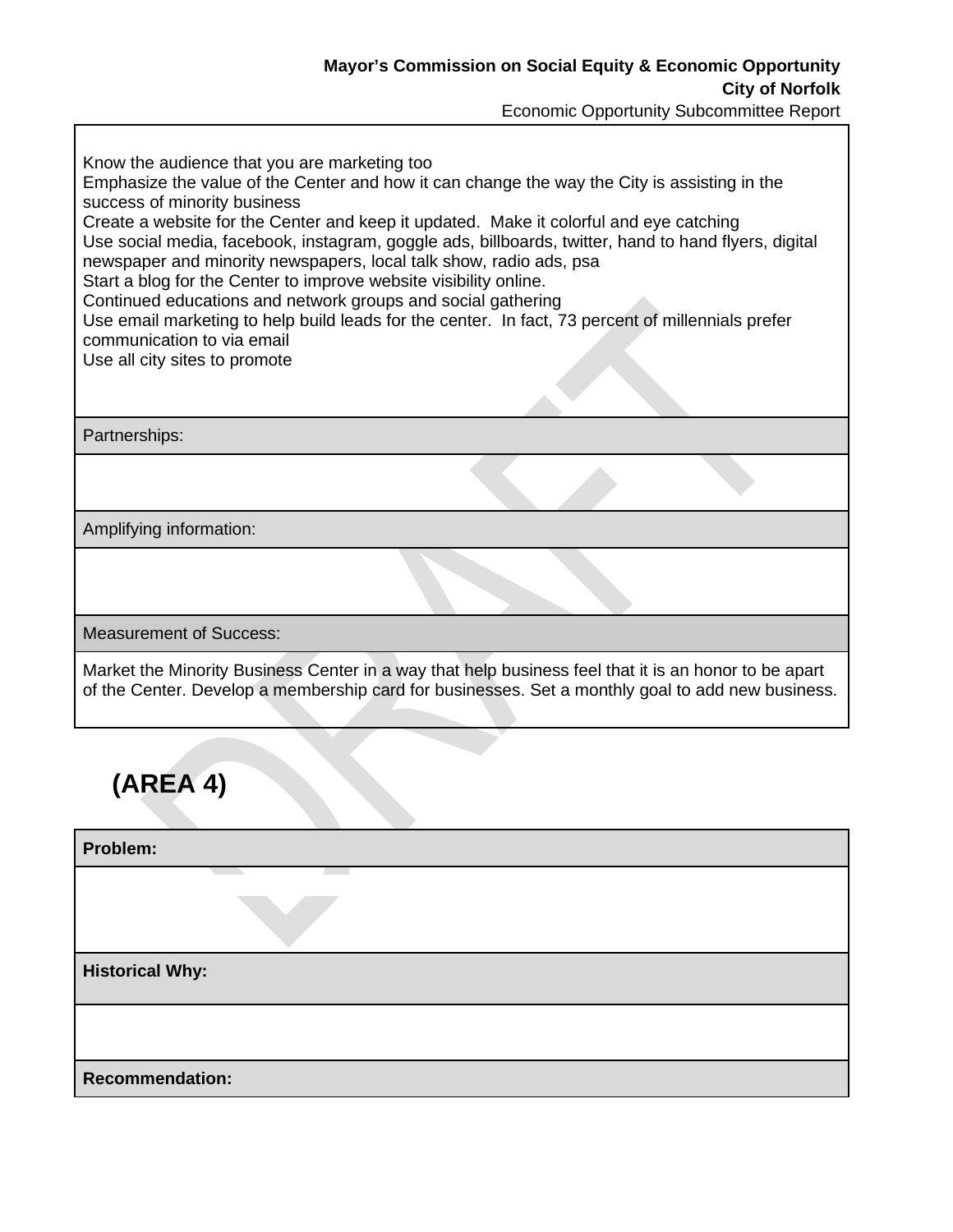| <b>Partnerships:</b>           |  |
|--------------------------------|--|
|                                |  |
| <b>Amplifying information:</b> |  |
|                                |  |
|                                |  |
| <b>Measurement of Success:</b> |  |
|                                |  |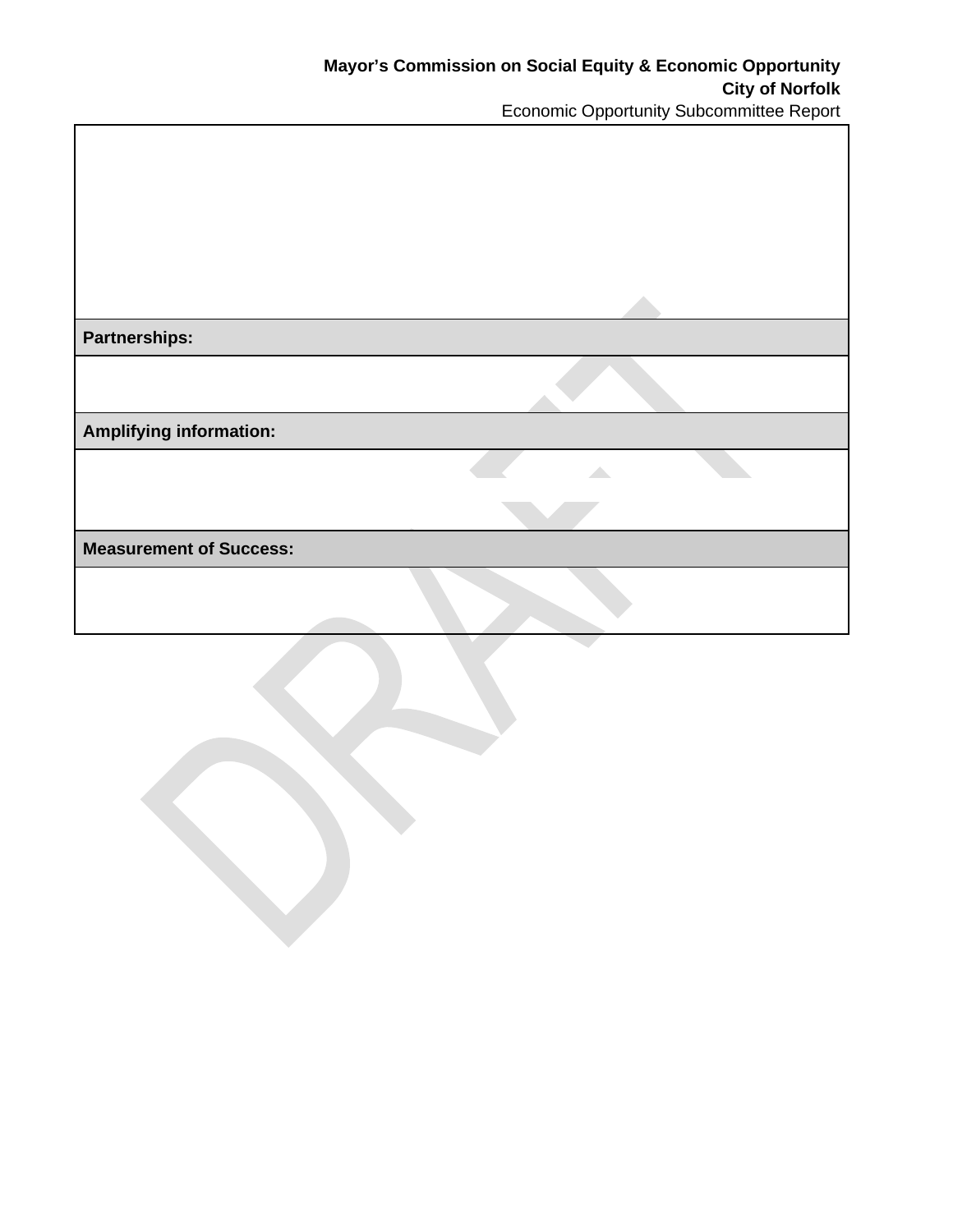## **Education**

#### **Problem:**

In the city of Norfolk 33% of youth and/or young adults ages 17-21 are not enrolling in any institutions of higher education within 16 months of earning a federally recognized high school diploma. In addition, 37.6% (ages 14-19) have a high school diploma or less than 9th grade education. The lack of education and certification also leaves a gap in the trade and industry field. With the increase of clean energy jobs being proposed for the Hampton Roads community, this highlights yet another opportunity where youth and young adults are not equipped with the skills sets to meet the market demand for employment. Specifically, there must be a focus on African Americans based on only 40% of African American representation in the commercial trade and industry field.

#### **Historical Why:**

Several studies found that race, gender, and socioeconomic status is associated with low probability of enrollment into a four-year institution or two-year institution. The race most likely to be in poverty in Norfolk is the Black community, with 26.99% below the poverty level, specifically, the African American male poverty rate at 23%.

#### **Recommendations:**

Research suggests that youth are coming into the workforce waiting to be told what to do instead of seeking what to do, using their own skills to increase their value and show that they are a valuable asset to an organization. Schools are teaching children to do only what is asked, teaching to a standardized test, and often are not challenged to critical think, or go above and beyond what is asked of them. The result of this is a population that is not engaged in solving any problems or trying to figure out solutions. Also, their knowledge is so shallow after trying to memorize facts for so long that they do not seek knowledge as part of finding their own way…peer opinion is more important than individual thinking, research, and analysis. Resulting in a generation of youth lacking critical thinking skills, and leadership capabilities, therefore, the City of Norfolk must establish a place for youth workplace readiness and career exploration that will provide mentorships, internships, and apprenticeships.

Mentorship is a work-based learning experience that consists of a long-term relationship focused on supporting the growth and development of a youth and/or young adult (ages 14-25) as they learn about a particular industry and workplace. The youth and/or young adult is paired with a community professional who has a recognized record of achievement and first-hand experience in the occupational field or career cluster of their choice. The mentor becomes a source of guidance, motivation, wisdom, teaching, role modeling, and support. The knowledge, advice, and resources shared depend on the format and goals of the mentoring relationship. Mentor support can provide a wide range of personal and professional benefits, which ultimately lead to improved performance in the workplace. Mentorship requires youth and/or young adult (ages 14-25) preparation, encouraging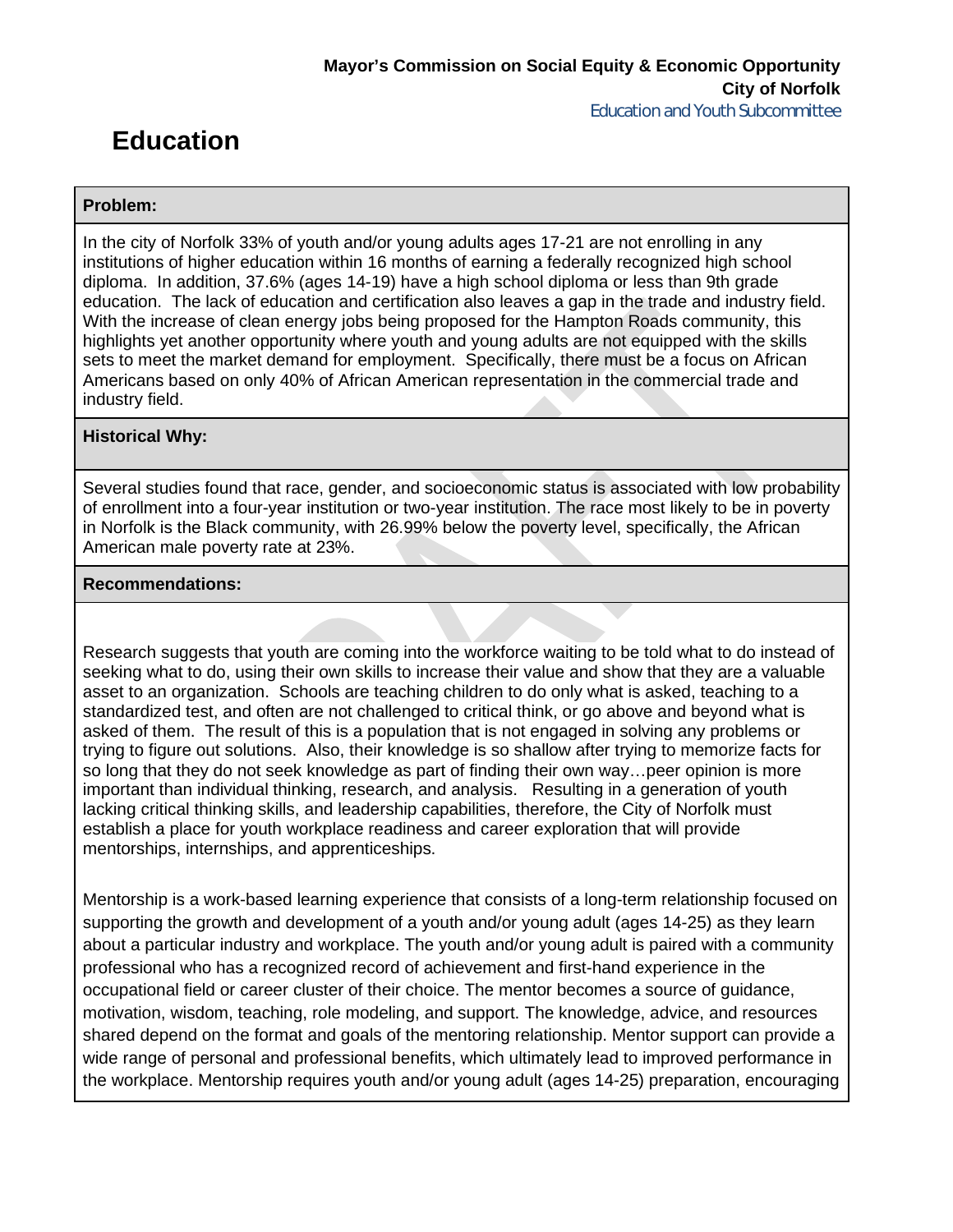Education and Youth Subcommittee

career exploration, vision, and goal setting.

Mentors are encouraged to provide the mentee with as much hands-on experience as possible and to provide a broad view of the business/industry as well as routine tasks and challenging opportunities. A mentorship may be completed on a one-on-one, small group, or virtual basis.

Internship is a work-based learning experience that places the student in a real workplace environment to develop and practice career-related knowledge and skills for a specific career field related to a youth and/or young adult's career interests, abilities, and goals. Internships must be paid. Successful internships require collaboration, communication, and citizenship skills.

Registered Apprenticeship is an employment training solution that helps the business community to attract employees and provides mentorship and industry specific training creating skilled, productive journey workers, and receive full-time pay with benefits. The Department of Labor and Industry currently has thousands of registered apprentices working to serve the private and public sectors and within our military forces. Employers across the Commonwealth drive our voluntary program through participating as Sponsors of Registered Apprenticeship.

### **Partnerships:**

These are potential partnerships that could help to narrow the gaps that exist within the trade and industry field, specifically, with African American males.

- 1). Maritime: Shipbuilding & Repair Hampton: https://hamptonroadsalliance.com
- 2). Virginia Maritime Association: https://www.vamaritime.com
- 3). US Department of Defense: https://www.defense.gov
- 4). Norfolk Emerging Leaders (NEL): https://www.norfolk.gov/918/Norfolk-Emerging-Leaders-NEL.

## **Amplifying information:**

https://www.doe.virginia.gov/instruction/college\_career\_readiness/index.shtml

https://www.norfolk.gov/1868/Major-Improvement-Projects-Plans

https://www.census.gov/quickfacts/norfolkcityvirginia

https://www.norfolk.gov/428/Demographics

https://datausa.io/profile/geo/norfolk-va/

**Measurement of Success:**

Increase of diversity of enrollment into each major trade and industry field

Significance will be based on an increase of at least 3% of certifications obtained within each major trade and industry field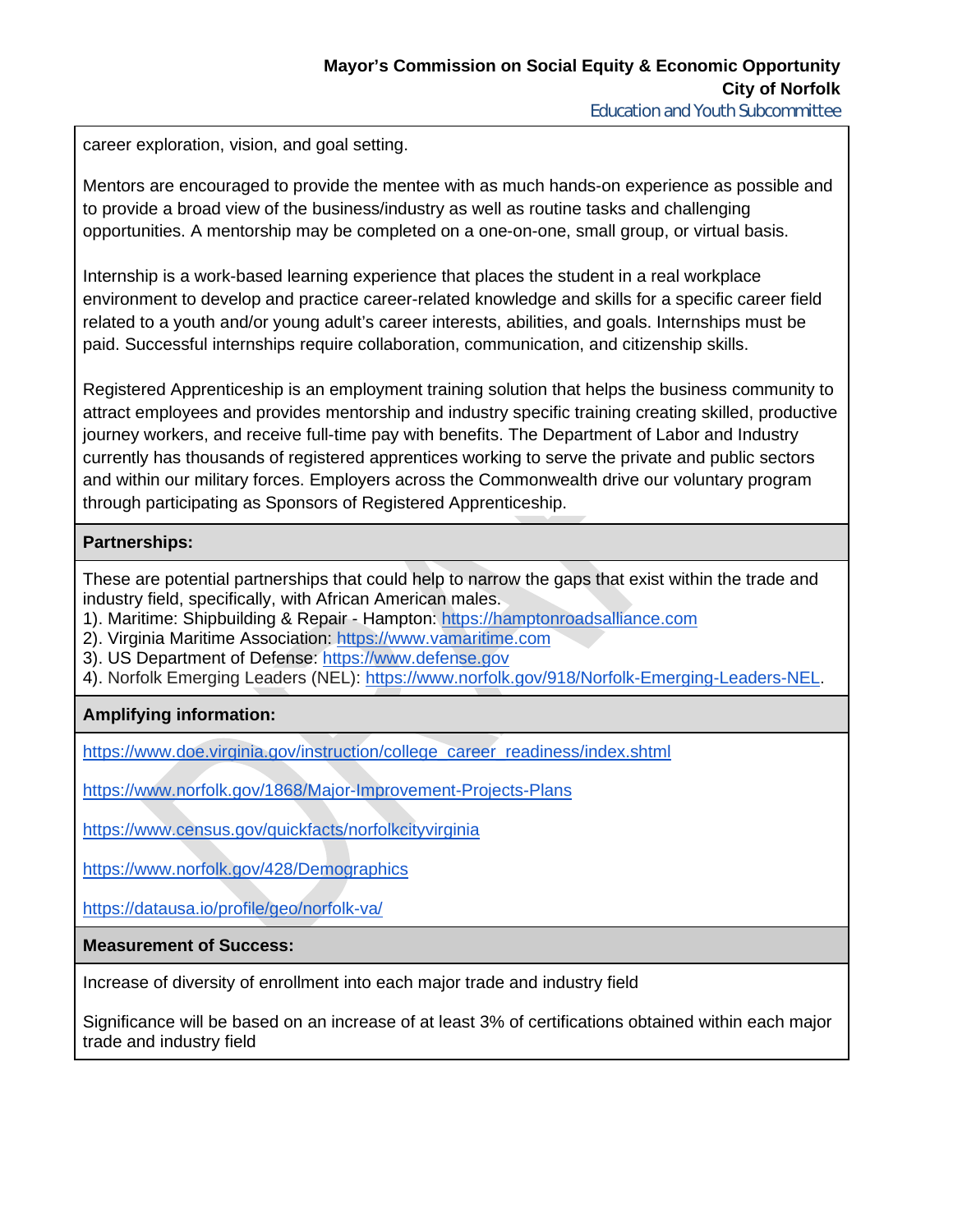## **Sports and Wellness**

#### **Problem:**

According to the Virginia Department of Health from 2014-2018, there were 1,667 emergency room reports of incidents related to gun violence in the city of Norfolk. 87% of the victims were males, specifically, 53% were Black teens and Black young adults.

In 2020, the effects of COVID-19 coupled with the closing of Norfolk Recreation Centers sports programs caused a large strain on youth living in underserved neighborhoods leading to a lack of supervision and detrimental behaviors such as acts violence. Gun violence has increased 28% since the closing of Norfolk Recreational Centers sports programs.

### **Historical Why:**

Prior to the COVID Pandemic sports programs were vital to the Norfolk Communities. The pandemic put a halt in sports, physical activities and the wellbeing of others. Sports in the community was a major contributor to Norfolk economic and social development. Sports specifically empowered our youth and many adults.

The games impacted health, education, and social inclusion. The pandemic caused social and physical distance, lockdowns of businesses, schools, churches, and overall social life. The economic repercussions of games and sporting events being canceled appeared to have led to the increase of teen boredom and social dysfunctional behavior which led to an increase of crime in the mermaid city.

Social cohesiveness contributes to the social and emotional excitement of sports fans and other athletes involved in physical activities and interactions that fosters communication. The closing of recreational centers led to the demise of creativity, the fundamentals of learning and engaging in competitions, economic development, and social interactions.

#### **Recommendation:**

- Reopening of recreational center sports programs and activities
	- Stay Healthy Longer.
	- Reduce Stress.
	- Benefits to Families.
	- Reduce Crime Rates with Children.
	- Recreation Centers Increase Property Value.
	- Keep Your Employees Alert and Around.
	- Cultural Diversity
- Use the \$300,000 grant money to create **PROJECT SAFE NEIGHBORHOOD** programs that will address violent acts of crime including gun violence in the mermaid City of Norfolk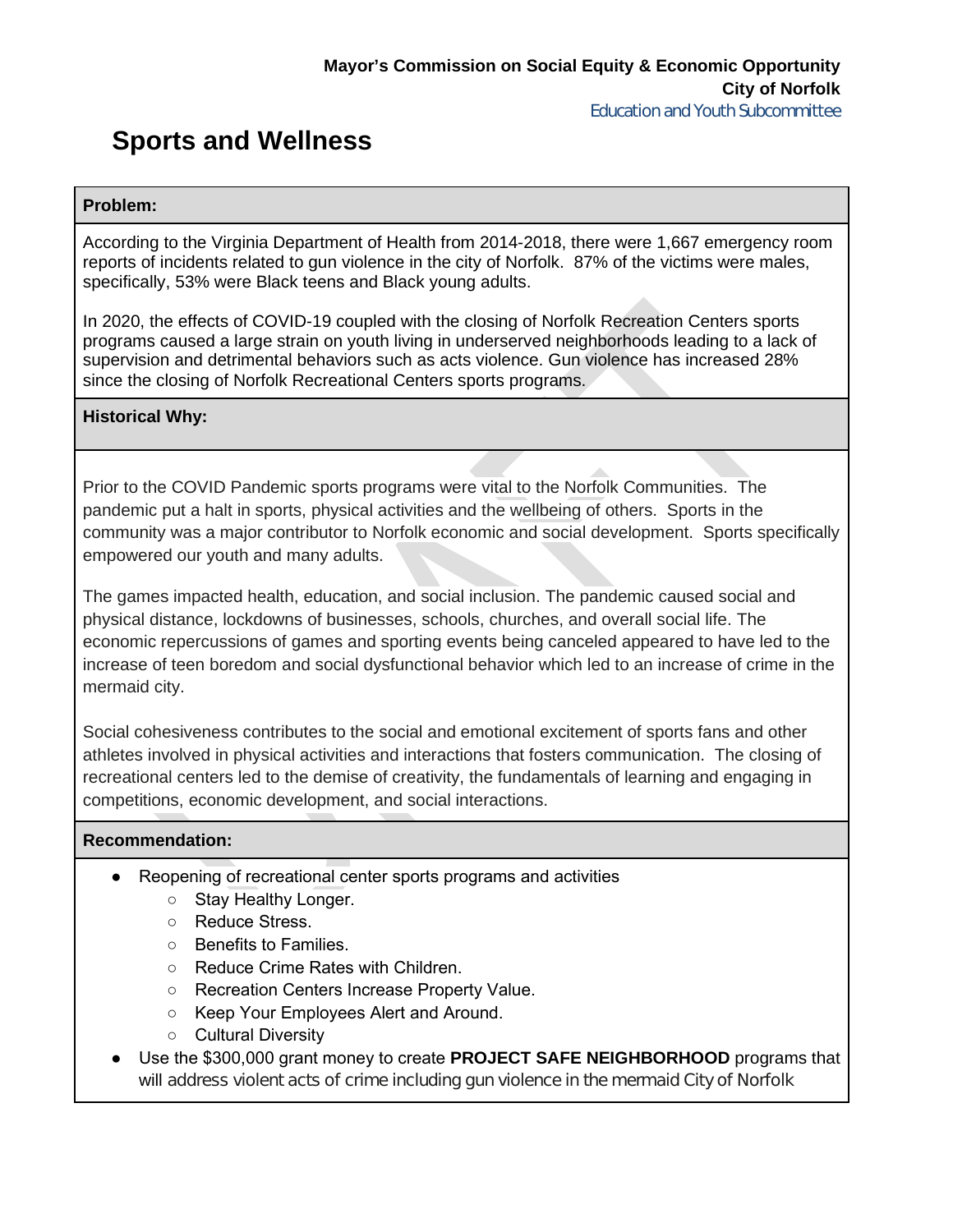Education and Youth Subcommittee

 $\overline{O}$ 

- Revitalize recreational centers to 21st century technology
	- Digital Check-In
	- Tech Education Program
	- Interactive Digital Displays
	- Virtual Reality Workouts

#### **Partnerships:**

- Local Based Programs:
	- Hampton Roads Community Foundation
	- Garden of Hope, Incorporated
	- Clever Communities in Action
	- Church Programs and Community Involvement (Parenting Groups) (Teen Building programs).
	- Local Greek Fraternity and Sorority Organizations
- Local School Involvement:
	- Norfolk Public Schools Secondary Schools with sports and clubs
	- Norfolk State University / MEAC
	- Old Dominion University / Neighborhood Athletic Programs and Events
- **Partner with local Professionals:** 
	- Boo Williams Sports Plex

**Amplifying information:**

https://www.vachiefs.org/psn

https://www.lib.niu.edu/2001/ip011119.html

https://www.athleticbusiness.com/facilities/rec-center/article/15157648/emergingrec-center-technology-what-should-be-on-your-radar

https://www.justicegrants.info/GrantDetails.aspx?gid=22840

#### **Measurement of Success:**

Track the number of youth and young adult participation by enrollment in the number of sports and a activities held per recreation center within a year

Attendance of the number of youth and youth adult using recreational centers, sports, and activities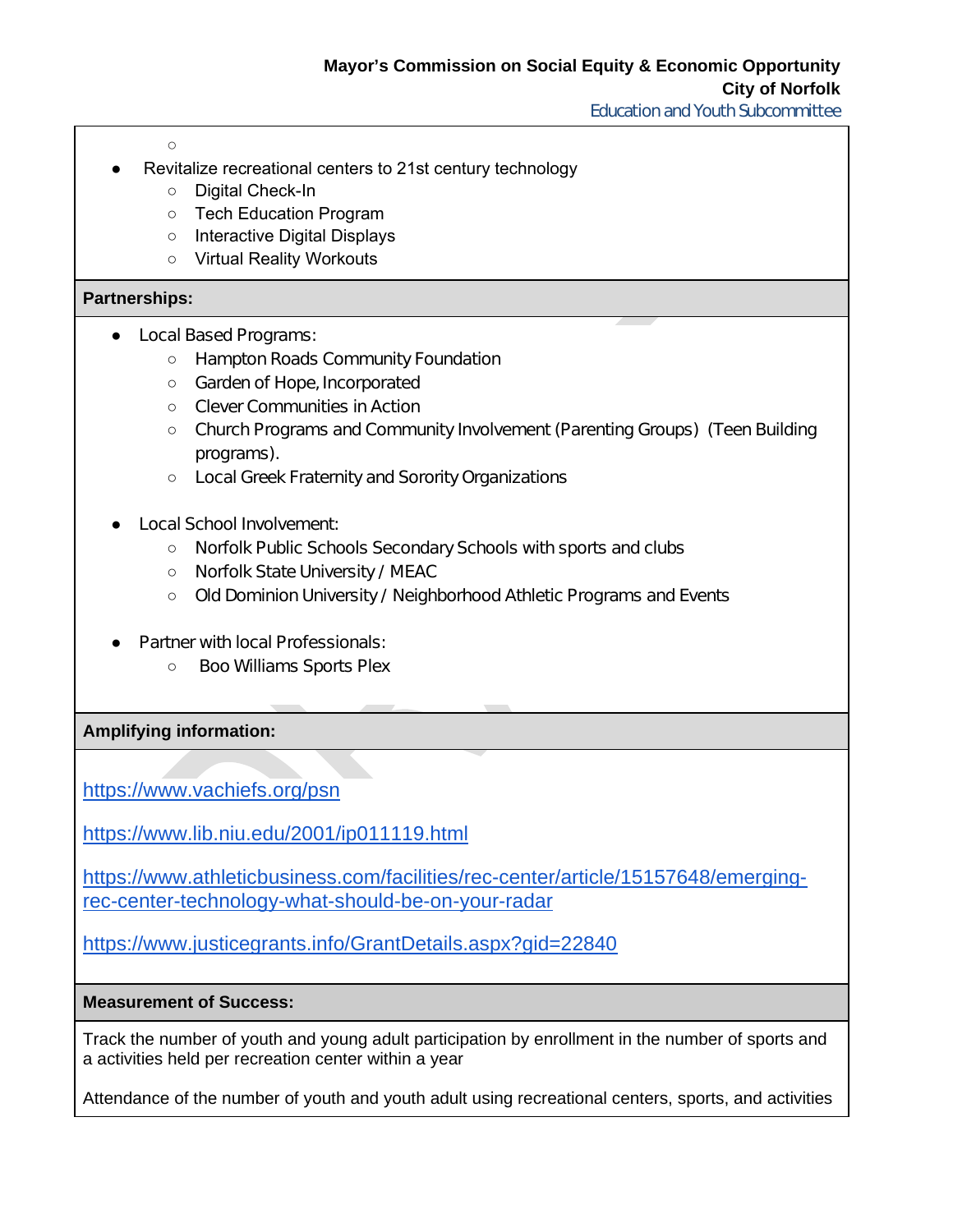Education and Youth Subcommittee

each day.

| Problem:                       |
|--------------------------------|
|                                |
| <b>Historical Why:</b>         |
|                                |
| <b>Recommendation:</b>         |
|                                |
| Partnerships:                  |
|                                |
| <b>Amplifying information:</b> |
|                                |
| $\overline{\phantom{a}}$       |
| <b>Measurement of Success:</b> |
|                                |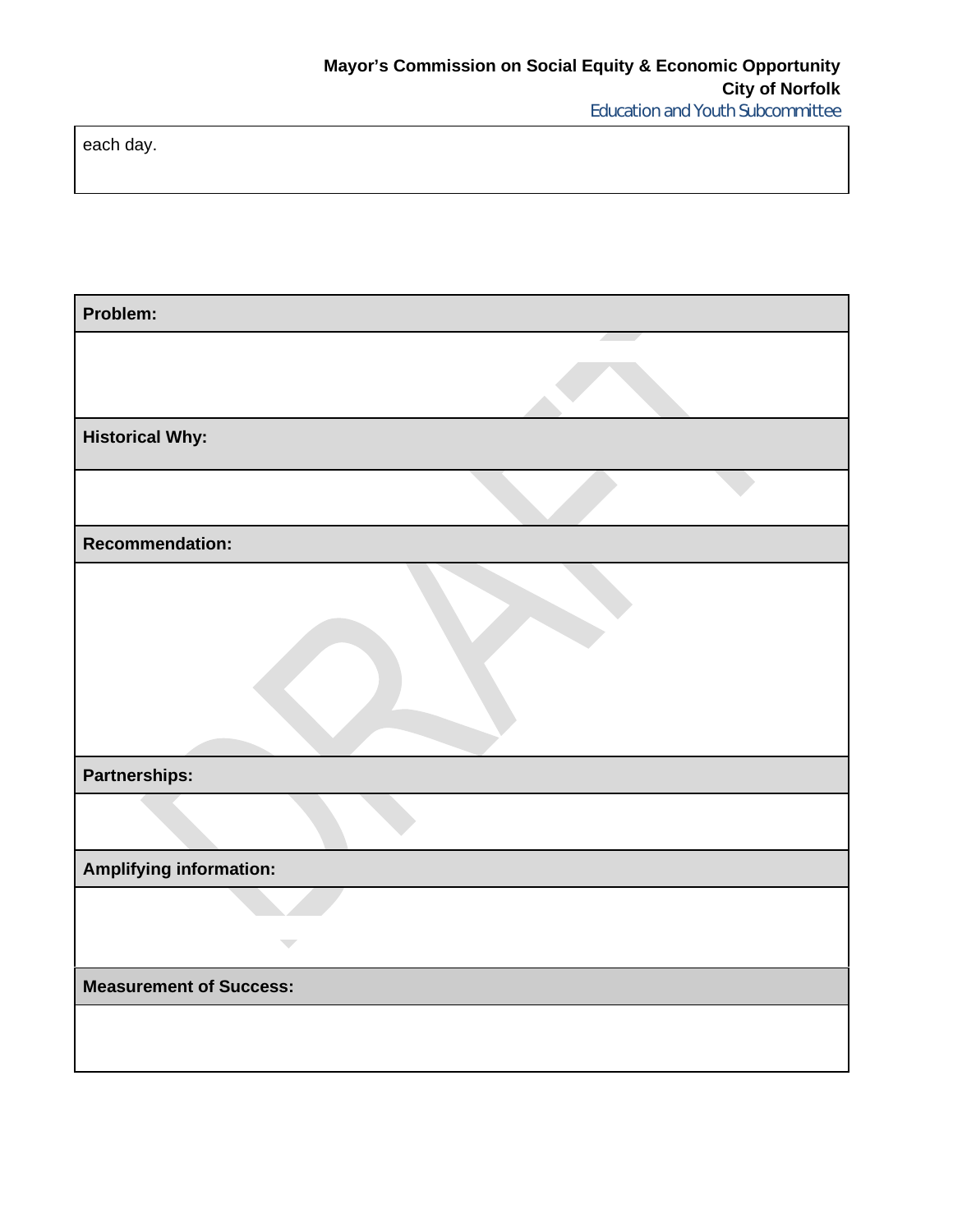# **PHYSICAL HEALTH**

## **Problem:**

In Norfolk, social, economic and physical environments have an impact on the health of individuals, their families, and the community.

Norfolk has a high number of residents with high blood pressure and high cholesterol that lack health insurance. Norfolk also has a high diabetes mortality rate as compared to surrounding cities, and its chronic lower respiratory mortality rate is one of the highest in the region and seems to be increasing.

Of note, obesity has reached truly epidemic proportions in the United States. CHKD is currently studying the effect of the pandemic on BMI of children in our area.

**Sources:** CDC Local Data for Better Health

 Community Health Status Assessment for the City of Norfolk HealthierUS: The President's Health and Fitness Initiative

Childhood health outcomes

https://www.sentara.com/Assets/Pdf/About-Us/Community-Health-Needs-Assessments/2019-HER-Community-Health-Needs-Assessment.pdf?sfvrsn=2

https://www.usnews.com/news/healthiest-communities/virginia/norfolk-city

https://dptportfolios.web.unc.edu/wp-content/uploads/sites/2565/2017/04/Health-Wellness-Program-Proposal-Childhood-Obesity.pdf

https://www.wavy.com/news/national/obesity-increased-among-preschool-age-children-inrecent-years-study-says/

## **Historical Why:**

Lower socioeconomic status communities in Norfolk often must deal with the negative aspects of the environment, such as busy thru-streets, poor-quality and/or no bicycle and pedestrian infrastructure, dilapidated parks and playgrounds, and crime, that deter physical activity which directly influence health outcomes. Additionally, due to past redlining, many neighborhoods lack infrastructure, resulting in increased flooding and heat islands, which also negatively affect health outcomes.

https://www.pilotonline.com/news/environment/vp-nw-fz-flooding-asthma-study-20210706 ocyh6wy6erfhjdsvxgzn46hlou-story.html

https://www.nytimes.com/interactive/2020/08/24/climate/racism-redlining-cities-global-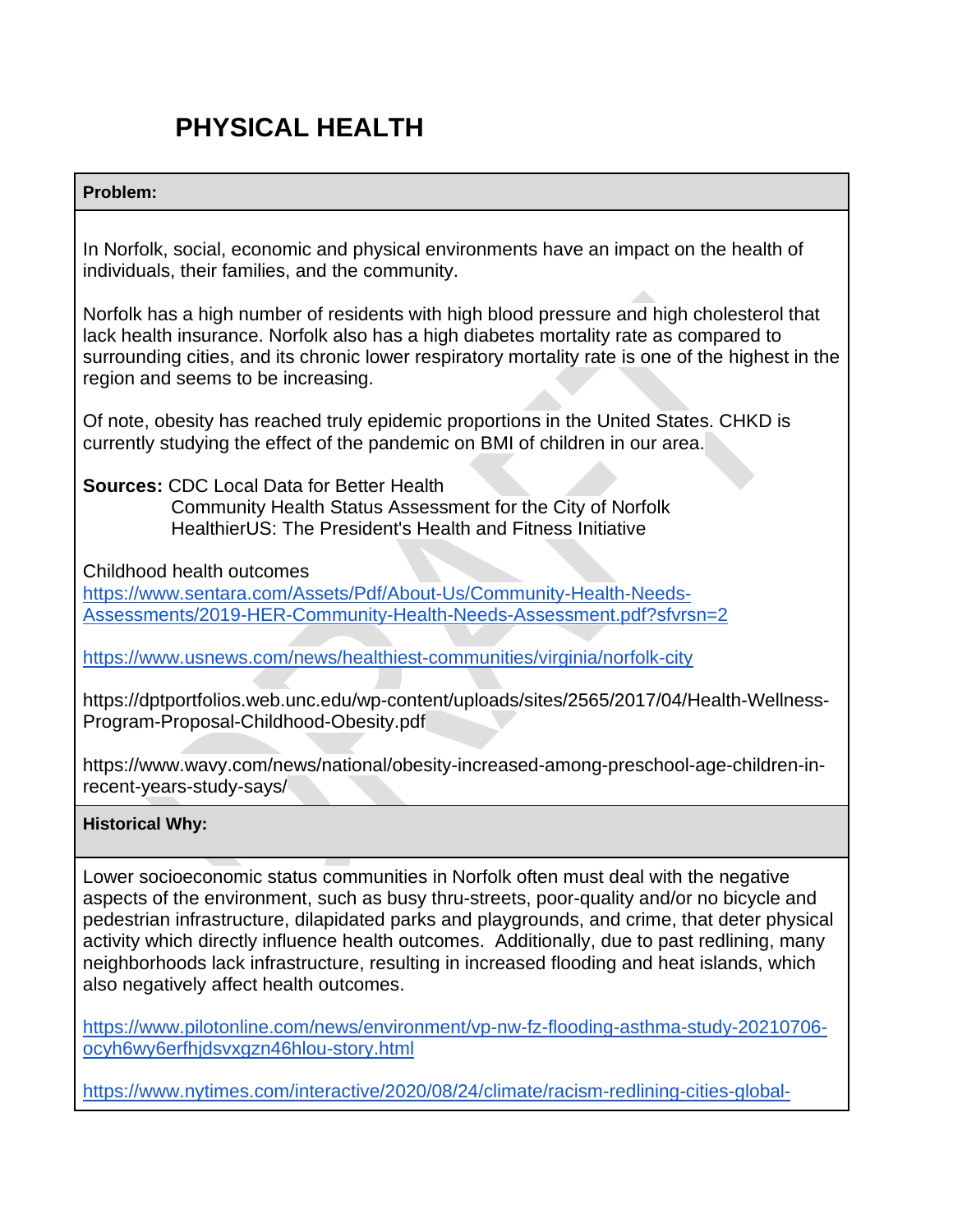## warming.html

### **Recommendations:**

*Encourage walking and bicycling for transportation and recreation through improvements in community development.*

- Expand path/trail networks throughout the city.
- Continue to support Norfolk's goal of "Vision Zero" (eliminate all traffic fatalities and serious injuries).
- Develop a program to fill gaps in the sidewalk network, especially on routes near schools, transit stops, and retail.
- Establish a sidewalk maintenance program to insure that existing sidewalks are kept in a good state of repair.
- Improve access to bicycles, helmets, and bike locks for lower-income families through subsidies or repair programs.
- Work with Norfolk Parks & Rec to create learn-to-ride and safe biking classes.
- Ensure the availability of adequate bike racks at all city facilities.
- Work with Norfolk Public Schools to better promote National Bike to School Day, and create a companion event for Norfolk city employees.
- Convert all Norfolk street lights to LED for better lighting of streets.
- Consider installing "blue light" emergency phones in select areas.

*Enhance recreational opportunities throughout the city.* 

- Increase the amount of park land per resident.
- Ensure communities have safe play facilities for children within walking distance and ensure equipment is accessible for those with disabilities. Provide shade areas, seating and water fountains.
- Increase funding to Norfolk Parks & Rec to increase programming for youth and seniors.
- Expand hours at Rec Centers.
- Create a city "Rec Bus" loop to provide access to residents not within walking distance.

*Decrease "heat islands" and mitigate flooding.* 

- Increase Norfolk's tree canopy, with particular emphasis in lower-income communities.
- Support Norfolk's Green Infrastructure Plan.
- Increase funding to address chronically flooded areas.
- Create an awareness campaign to ensure residents do not drive through or play in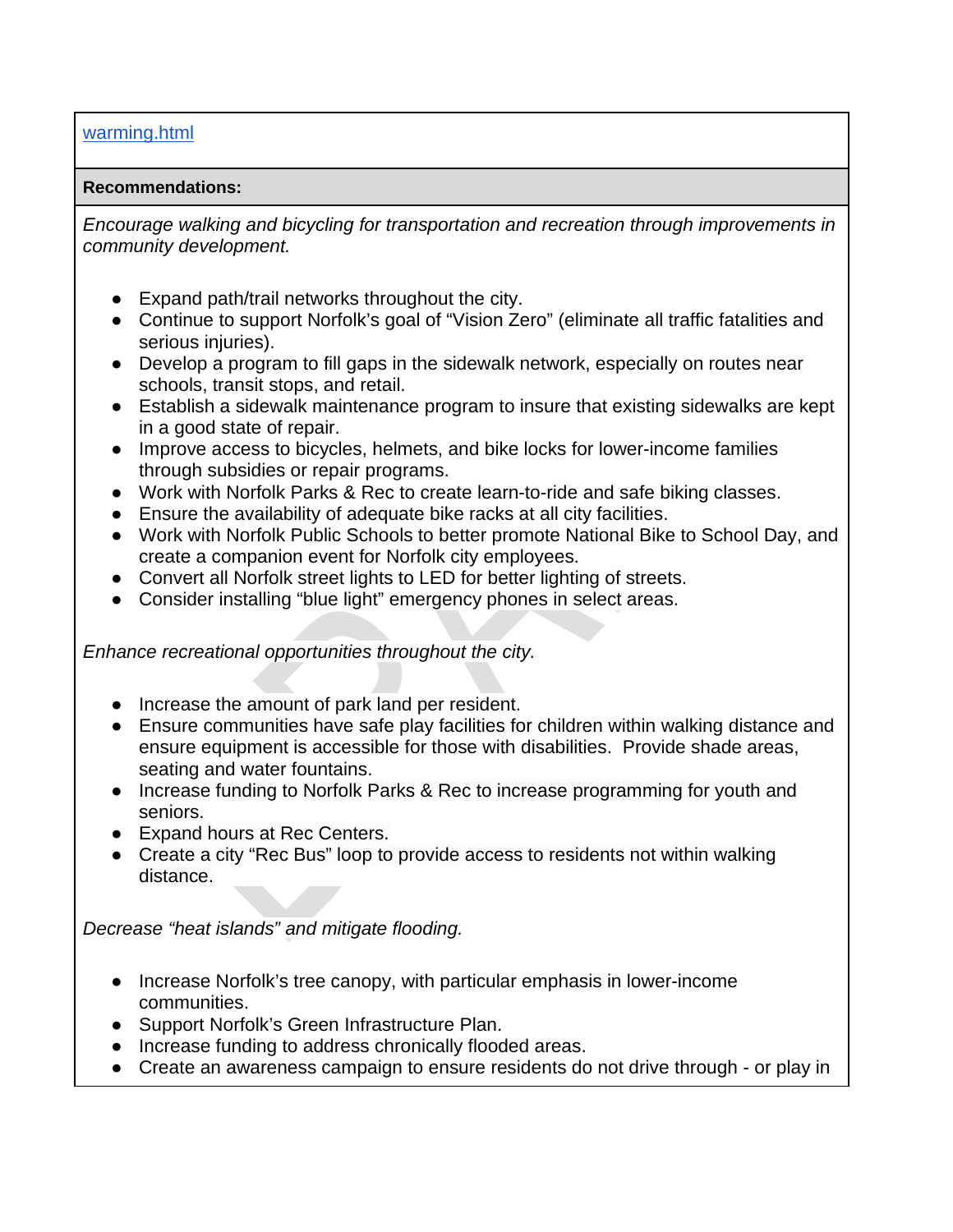- flooded streets.

#### **Partnerships:**

Norfolk Public Schools Bicycle and Pedestrian Traffic Commission Bikes Not Beef **CHKD** EVMS **Sentara** Civic leagues American Council on Exercise SHAPE America: Society of Health and Physical Educators Small Business in the fitness industry Exercise is Medicine Elizabeth River Trail Norfolk State University Old Dominion University Keep Norfolk Beautiful Norfolk Environmental Commission

### **Amplifying information:**

#### **Measurement of Success:**

- Community Health Survey (baseline and bi-annually)
- Create a health data portal, similar to that used by Fairfax County (https://www.fairfaxcounty.gov/livehealthy/data)
- Continued implementation of the Norfolk Bike & Pedestrian Plan
- Improved stormwater systems and number of trees planted.

# **HEALTHY EATING**

**Problem:** 

Access to Healthy Affordable Food

What is affordable? Priced for a median income of \$10,000 or less annual income.

What is healthy? Whole foods that are rich in vitamins and nutrients.

Lack of food education and awareness of the health impact.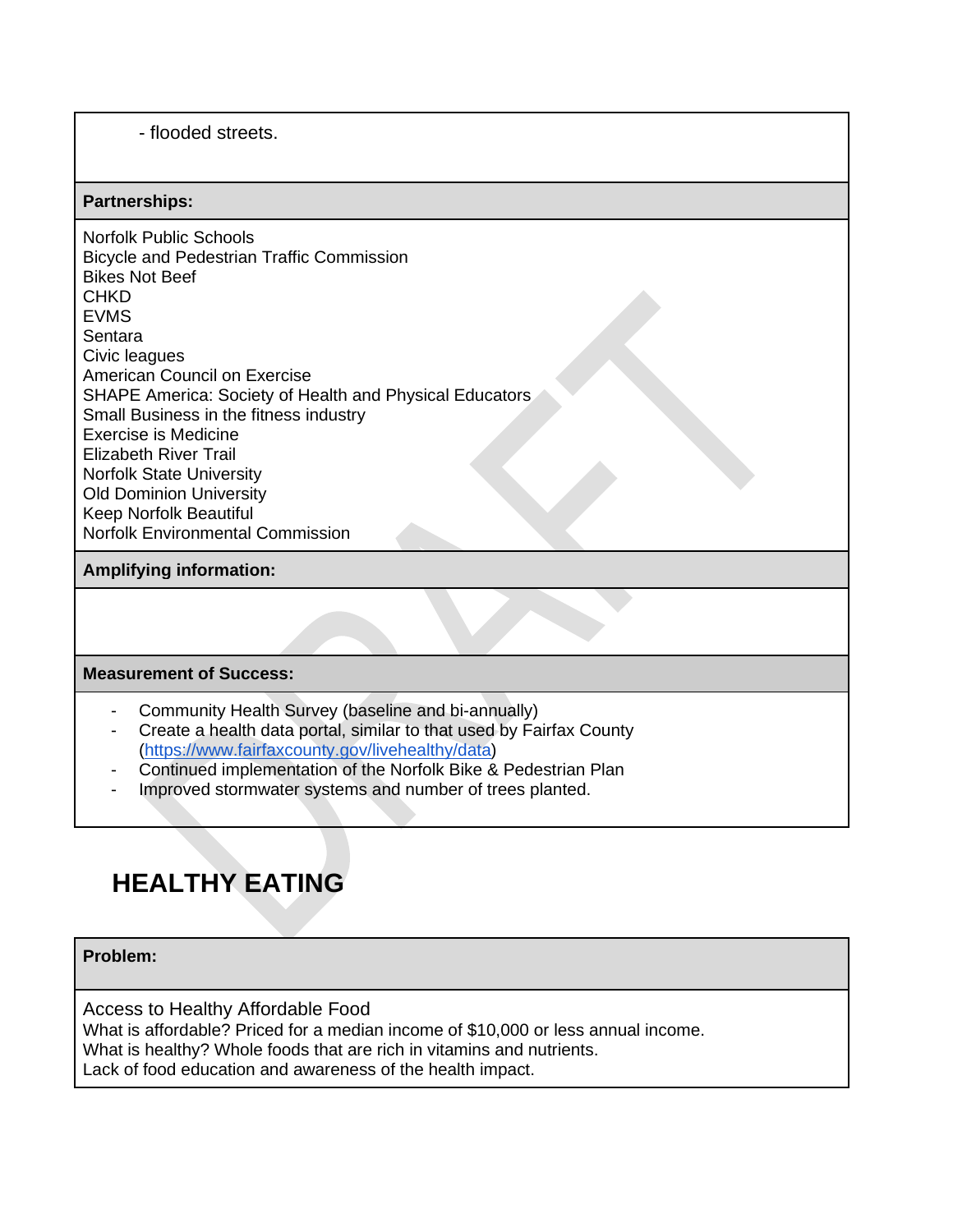## **Historical Why:**

Access to healthy, affordable food is imperative to achieve better health for the residents of Norfolk who have high rates of childhood obesity, type 2 diabetes and heart disease in the country. Eating habits are formed by age 4.

Before COVID-19, among the people living in Norfolk 13.9% were food insecure, totaling 34,190. This includes 8,910 children, signifying a child food insecurity rate of 18.9%. (Feeding America - www.feedingamerica.org)

In Hampton Roads specifically, 184,820 people were estimated to be food insecure, or 10% of the population (ODU study- food Insecurities)

Today, while exact numbers are not yet available, food insecurity in the state of Virginia is estimated to have risen by 50% since the onset of the pandemic, totaling 1.29 million people.

During the pandemic, the national rate of obesity among kids ages 2 to 19 increased to **22.4%** in 2020, up from 19.3% in 2019.

**Recommendation:**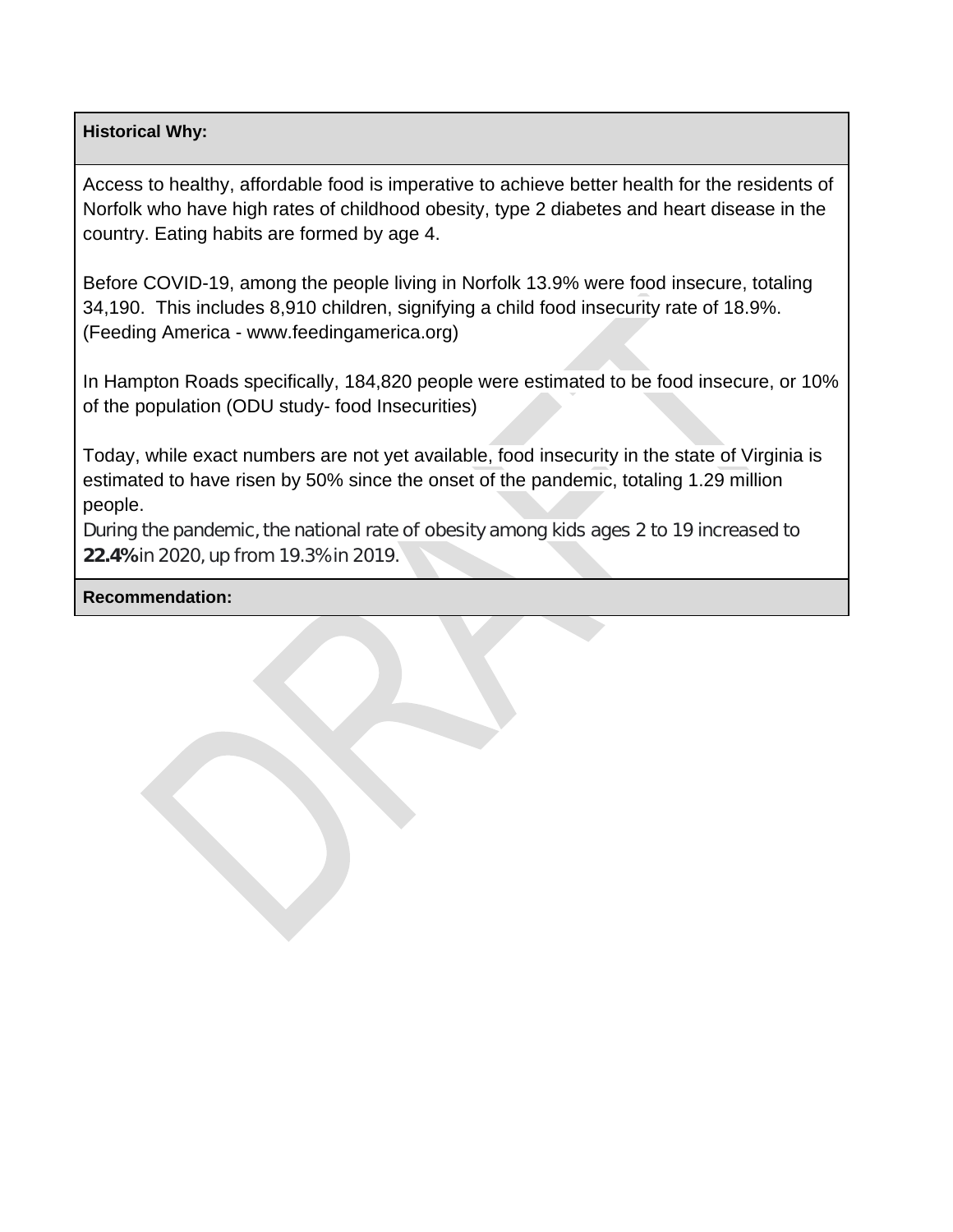- Partner with Sentara to create a network of Neighborhood Food Markets and Health Clinics ("*Food Clinics"*) with the market portions individually owned in low income communities that are walkable. Clinics will have a small footprint (1,000 -1,500 sq feet) that provide the essentials, meats, poultry, dairy, fresh fruits & vegetables, and personal needs, in smaller amounts. They must accept EBT/SNAP. Additionally, they should have:
- 1) Cooking demos and tasting of culturally different, nutrient dense foods to help expose the palate to better food choices. Create "Take It & Make It" bags (sold at cost ) with a simple recipe, all the ingredients for a recipe included. If possible, have a video of the recipe being made and include a QR code on the recipe for more direction in making the recipe.
- 2) Clinic operated by EVMS and Norfolk State University to provide health and wellness check ups and possible dental care.
- 3) Community Social Workers are also available to provide coping skills. NSU Social Work department to provide service with other Social Worker programs.
- 4) Work with the city to find grant funding and/or low cost rental space.
- Increase the number of Dieticians of color.
- 1) Partner with Norfolk State University and Health Services Management program that concentrates in nutrition. Explore Nursing programs for nutrition and wellness to help in clinics.
- 2) Work with NPS to promote this career option in their curriculum.
- 3) Provide information about the dietician career tract in Norfolk Public Libraries and Norfolk Recreation Centers.
- Create a resource guide for childcare providers to incorporate more nutritious foods into their programs.
- Create a community garden program and provide support through KNB and/or Norfolk Parks & Rec.
- Support the Food Bank's mobile food van.

## **Partnerships:**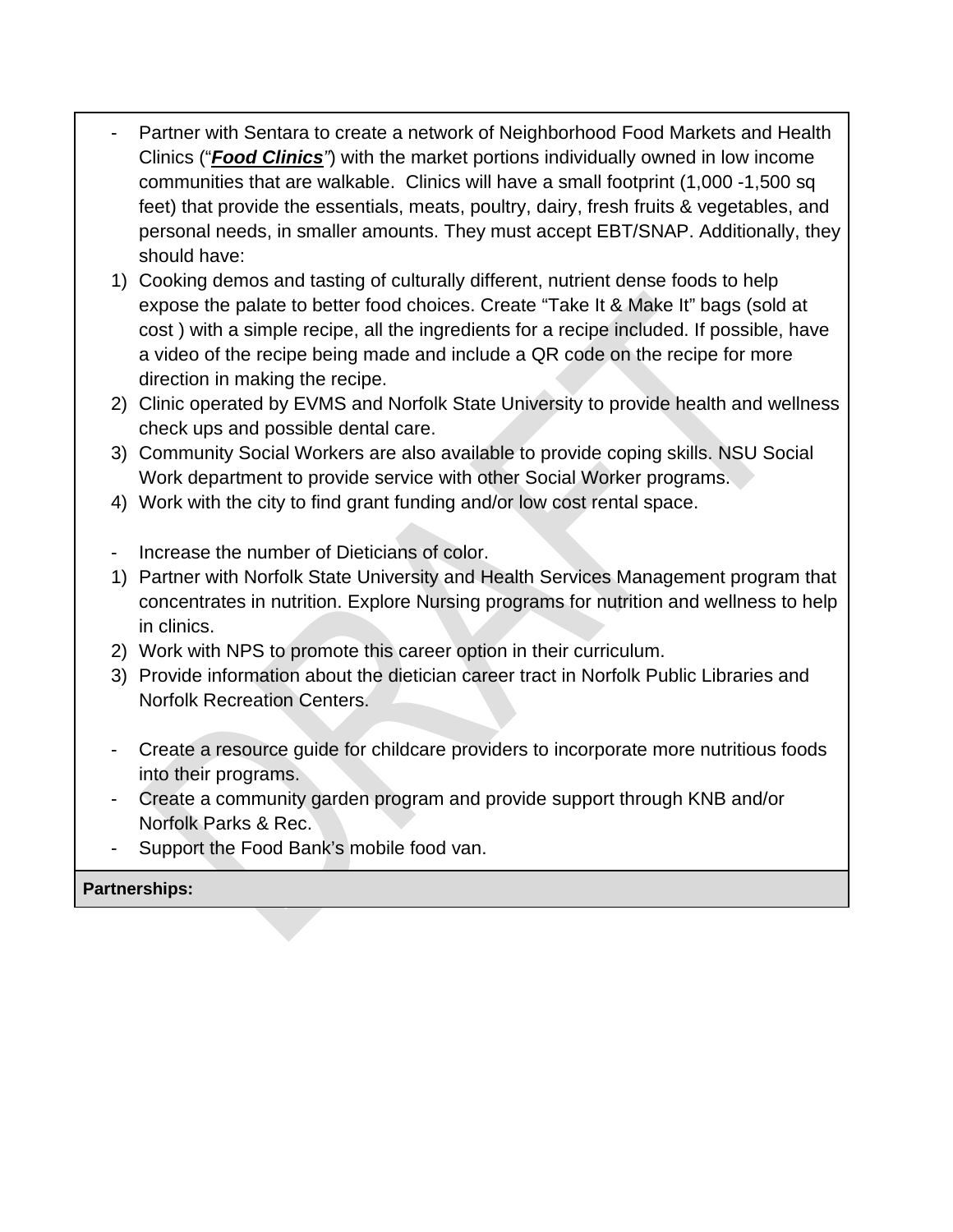- Sentara
- **CHKD**
- EVMS
- Michael Palmer, President of P3 Properties. The Palmer family opened the Berkley Supermarket in August. By joining forces with them, it creates more buying power, and supports the community.
- Tidewater Food Alliance is a newly formed non profit organization conducting food and community assessments that will be able to provide needed information on where food is accessed and for how long.
- FEAST Virginia a holistic health and wellness program that addresses obesity, type two diabetes and heart disease as well as providing a sustainable support system. The Train the Trainer Program has proven results that helps spread the FEAST program in a variety of communities.
- NSU Allied Health Program
- Norfolk Public Library (Educational partner)
- Norfolk Public School Nutrition school lunches, snacks and after school snacks

## **Amplifying information:**

Food is social justice.

## **Measurement of Success:**

- Improved health statistics, including a decrease in diabetes, heart disease and hypertension for the residents of Norfolk.
- Increased number of NSU graduates in food sciences.
- Fewer food deserts.
- Decrease in number of Norfolk residents suffering from food insecurity.
- Healthier outcomes for NPS students.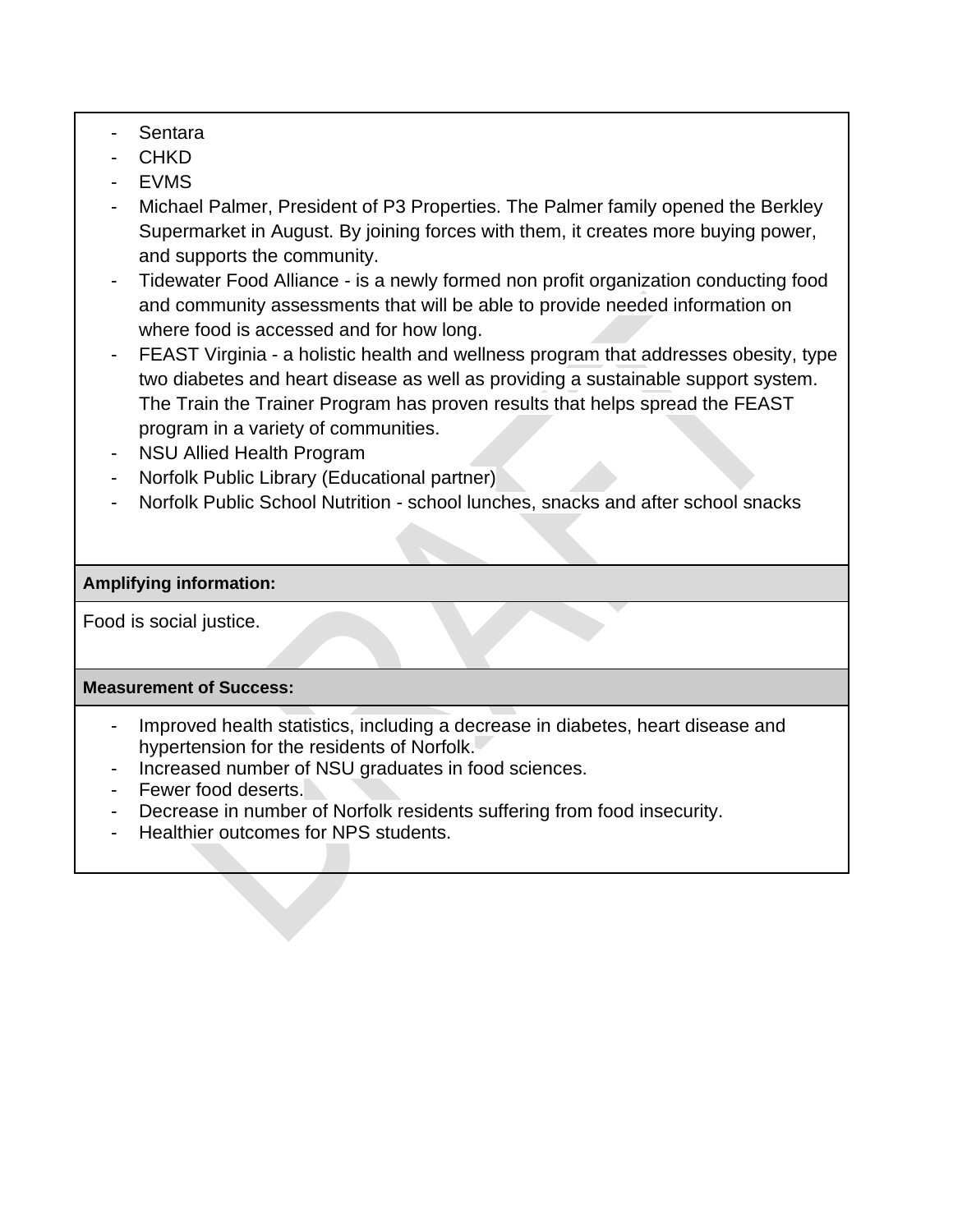# **COMMUNITY ENGAGEMENT**

## **Problem:**

Across the private and public sectors outreach work has a long history as a means of engaging individuals and communities, typically those marginalized by processes of social exclusion and socioeconomic deprivation.

The city of Norfolk needs to improve its outreach efforts, by placing more emphasis in understanding how its activities can address, information margination, health, community growth, and advancement to citizens in need.

Outreach and community engagement are eclectic solutions that provide a tailored approach to address the community specific needs. The development of an active outreach and community engagement program is highly recommended for the city of Norfolk. There are models being implemented in other cities that can be adapted to address the city's immediate socioeconomic needs.

Understanding the value between problems and the mechanisms by which outreach aims to address will positively change the flow of information and services providing gaps between users and services.

## **Historical Why:**

Community engagement is important because often times marginalized communities have been left out of discussions and planning for city priorities, budgets, etc.

## **Recommendation:**

**Update City of Norfolk website** 

- Ensure language accessibility (Spanish, Tagala)
- Design with easy links to community resources and activities

**Increase availability for low-cost, reliable internet services. Provide hotspots to residents who cannot afford internet service.** 

## **Create an Outreach Committee**

Create an Outreach Community Program to target the vulnerable populations in Norfolk. Informational and outreach activities are critical tools to ensure vulnerable populations are aware of the availability, eligibility requirements, application procedures, and benefits of local programs.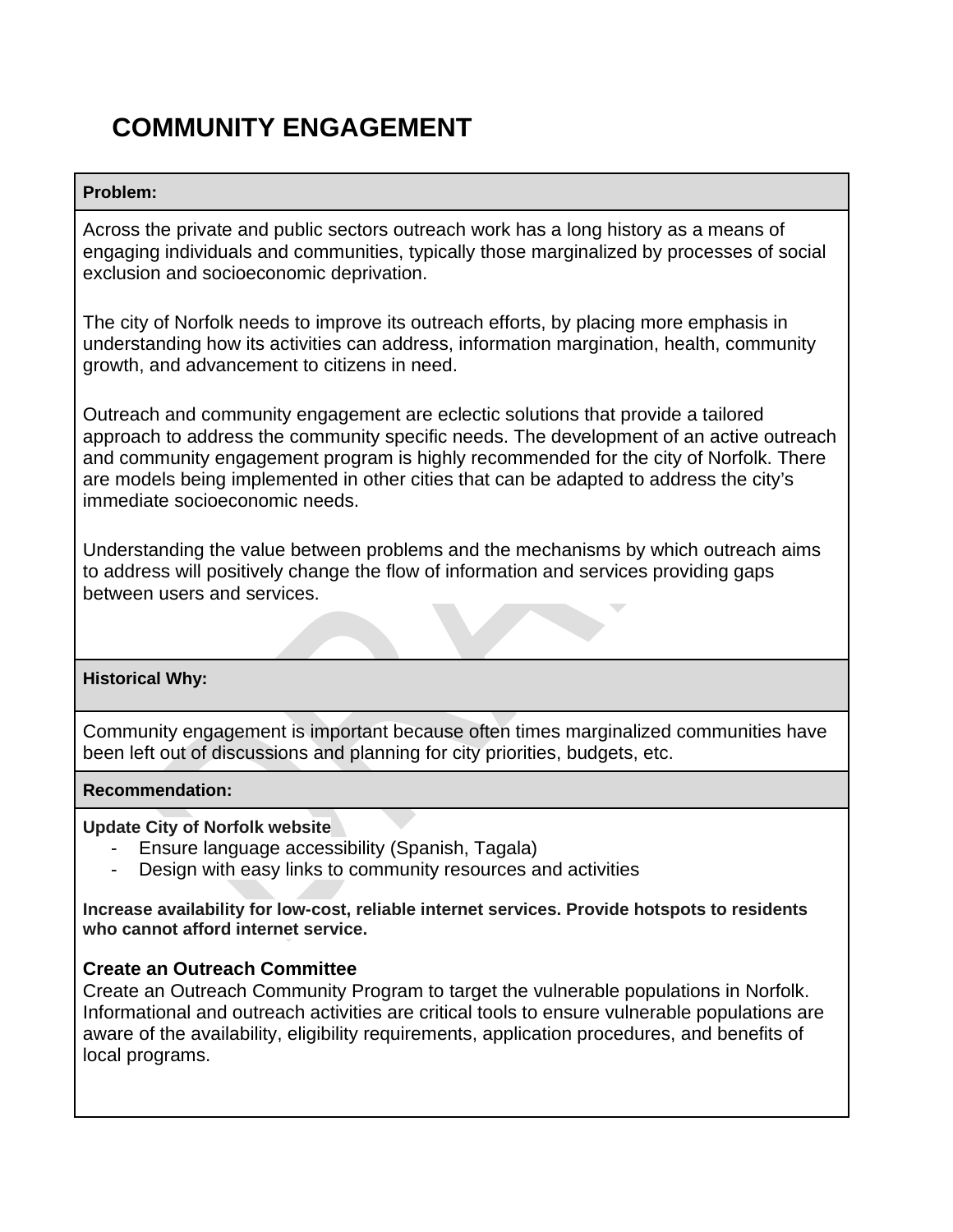**OUTREACH Proposed Activities**  Police Cultural Training Norfolk Libraries Bulletin Boards Radio Entrepreneurship Development Financial Literacy Safe Place for Victims of Crimes Information Education about Health Programs Dental Programs Culture Emersion Programs Education Programs Advertisements. Create a city-wide Nutrition Week Program Create Television Advertisements about the importance of a balanced diet Billboard advertisements announcing City Nutrition Program Facebook Page with resources, recipes, food nutritional values, and eating to fight illness Instagram Outreach to younger population Engage with the local universities athletic departments to provide community Exercise **Programs** Walk the Elizabeth Trail Program. Create Measurable incentives for family walks with checkpoints, this can be simply accomplished by creating a QR Code and scanning while walking, jogging, or biking the trail. More access to city sport programs for children from low-income households Create an eat healthy program with the Norfolk Tides Digital Marketing Program **Hotline** Develop a multi- Language digital and paper copy brochure Include articles in the Norfolk Magazine Development of PSA that talk about the city's efforts to create healthier eating habits, available programs for better food sources. Create a nutritional education program led by one of the local hospitals. Offered in different languages.

## **Partnerships:**

- Celebrity influencers who can help amplify messages
- YMCA
- Veterans Resources from the local military
- Navy, Army, Air Force Family Readiness Programs
- **Faith leaders**
- EVMS
- Sentara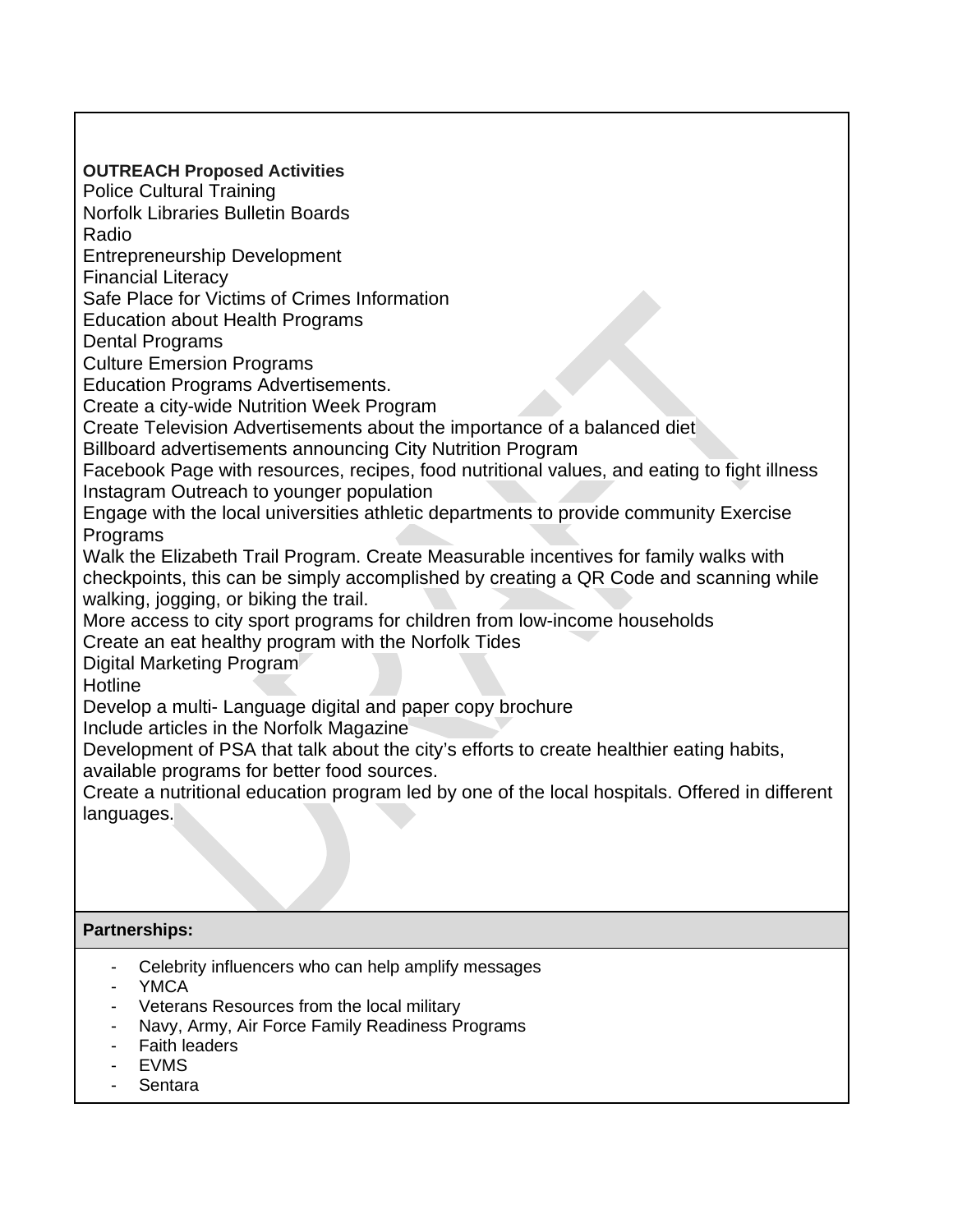- CHKD
- **Tidewater Community College**
- NPS

#### **Amplifying information:**

### **Measurement of Success:**

Review and revise message and outreach approach at least every six months to continue to be relevant and engaging.

## **MENTAL HEALTH**

#### **Problem:**

The COVID-19 pandemic and the resulting economic recession have negatively affected many people's mental health and created new barriers for people already suffering from mental illness and substance use disorders. During the pandemic, about 4 in 10 adults in the U.S. have reported symptoms of anxiety or depressive disorder, a share that has been largely consistent, up from one in ten adults who reported these symptoms from January to June 2019.

The pandemic has disproportionately affected the health of communities of color. Non-Hispanic Black adults (48%) and Hispanic or Latino adults (46%) are more likely to report symptoms of anxiety and/or depressive disorder than Non-Hispanic White adults (41%).

Also, 50% of mental disorders present in adulthood begin by the age of 14; 75% are present by age 24.

## **Historical Why:**

Historically, communities of color have faced challenges accessing mental health care due to lack of insurance and a cultural stigma within these communities.

## **Recommendations:**

Young people are disproportionately affected by mental health issues, making early intervention critical. In practice this means significant and concerted effort to work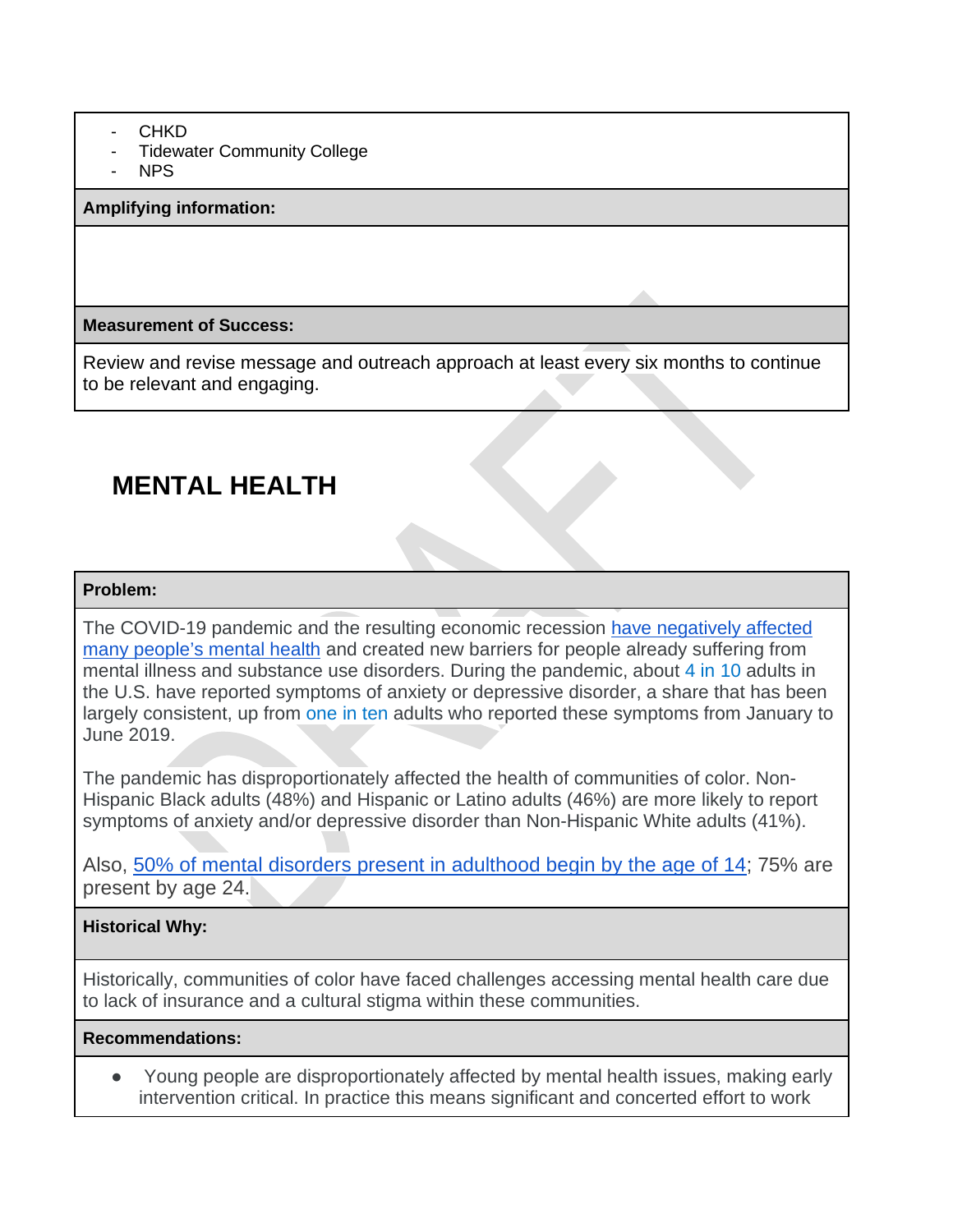with, and for, young people. Moving the emphasis of services 'upstream' towards younger people enables the potentially lifelong debilitating effects of mental health problems to be addressed early.

- Bring https://www.mentalhealthfirstaid.org/ to Norfolk to get our teens trained.
- Ensure more funding for expansion of Norfolk Community Services Board, to include increased access to telemental health options and addiction care programs.
- Create a Community Emergency Mental Health Fund to support community partners.
- Expand trauma-informed care awareness training for appropriate city staff and NPS.
- Continue to expand training for public safety/first responders on how to identify and de-escalate calls for service in which mental health crises occur. Encourage hiring of non public safety employees in police/sheriff departments to assist with mental health.
- Build an awareness campaign to publicize Norfolk-based mental health resources throughout the community, to launch in May during Mental Health Awareness month.

#### **Partnerships:**

Norfolk Community Services Board **CHKD** Sentara EVMS The Up Center The Chas Foundation NAMI The Sarah Michelle Peterson Foundation The AAKOMA Project Norfolk Public Schools Faith community

#### **Amplifying information:**

Mental health care is health care. It affects every family and organization, and, if not addressed, can lead to an unhealthy and non-productive community and city.

#### **Measurement of Success:**

- Increased budget for CSB.
- Awareness campaign that generates significant social media attraction and usage.
- Decreased calls for service due to mental health crises.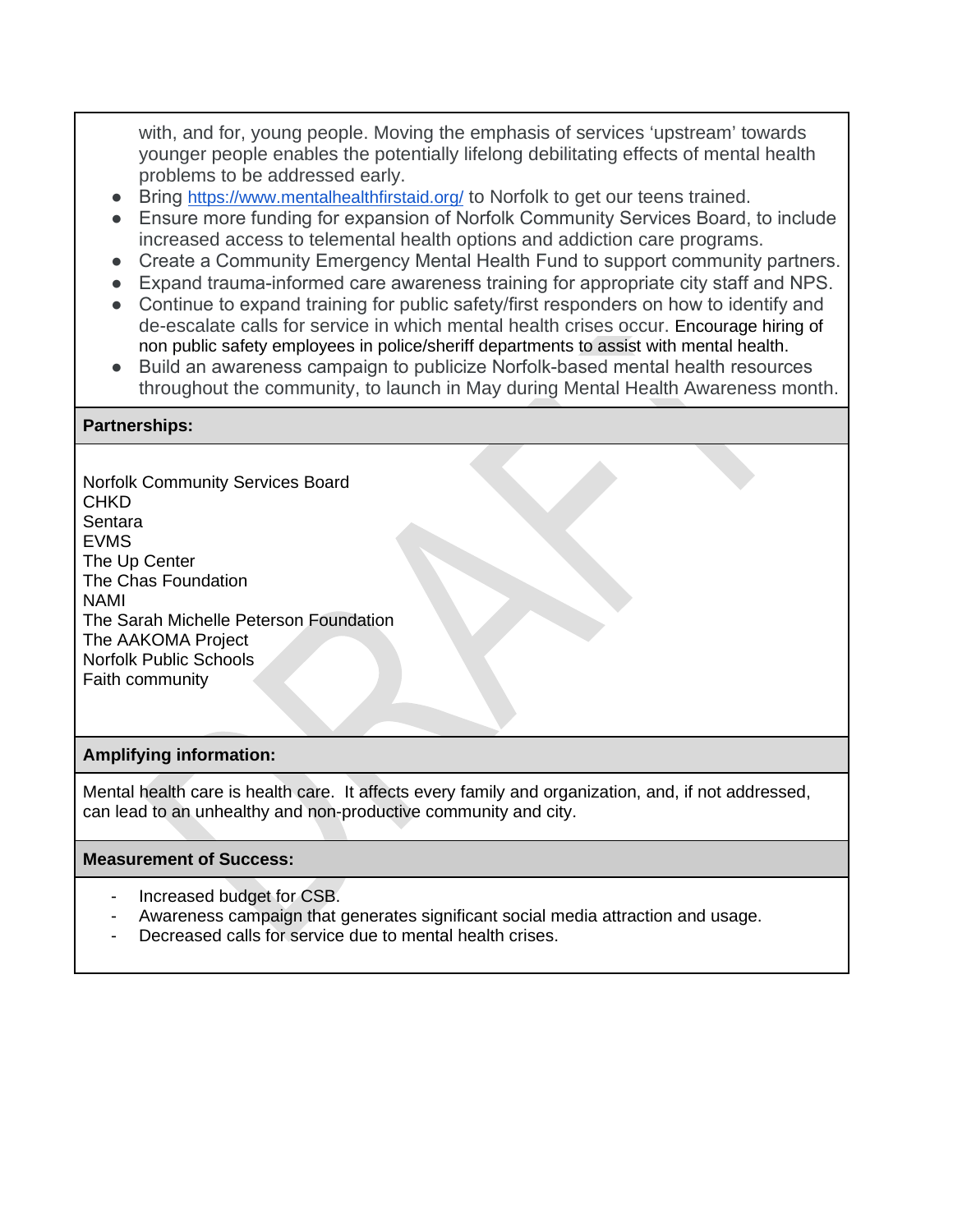# **(AREA 1)**

### **Problem:**

Affordable housing has many definitions and needs to be more specifically defined and its locations identified within the city's boundaries to understand what is lacking and where resources need to be dedicated.

## **Historical Why:**

There is much confusion as to what affordable housing is, and it is often considered different things for different people. Is it workforce housing for front line workers? Is it voucher-based programs for subsidized housing? Who does it benefit? What problem are we trying to solve? We need to have focus on this issue and define the problem in order to best provide solutions.

## **Recommendations:**

- 1) Work with the Department of Housing & Community Development to educate\* the public on specific housing-related definitions to include:
	- a) Affordable Housing: According to federal law, housing in which a renter household spends no more than 30% of their gross monthly income for: (a) rent and utilities; or, for a homeowner, no more than 30% of its gross monthly income for: (b) mortgage-loan principal and interest, property taxes, insurance, utilities, and homeowner association dues (if any).
	- b) AMI: Area Median Income (AMI) is the median income of a given geographic area based on all wage earners in the area, published by HUD to determine household eligibility for various federal, state, and state-governed housing programs, and updated annually. For the Norfolk, HUD uses an AMI for the Norfolk/VB/Newport News, Virginia metropolitan statistical area (MSA), for which the median income is \$82,500. The basic AMI is the income level for a four-person household, around which is constructed a table of higher and lower incomes and smaller and larger household sizes. Other income levels are expressed in percentages of the median income. Extremely Low Income is less than or equal to 30% of AMI, Very Low Income is less than or equal to 50% AMI.
	- c) FMR: Fair Market Rents (FMRs) are standardized rent values calculated by HUD for different geographies based on Census Bureau data, and are updated annually. FMRs are used to determine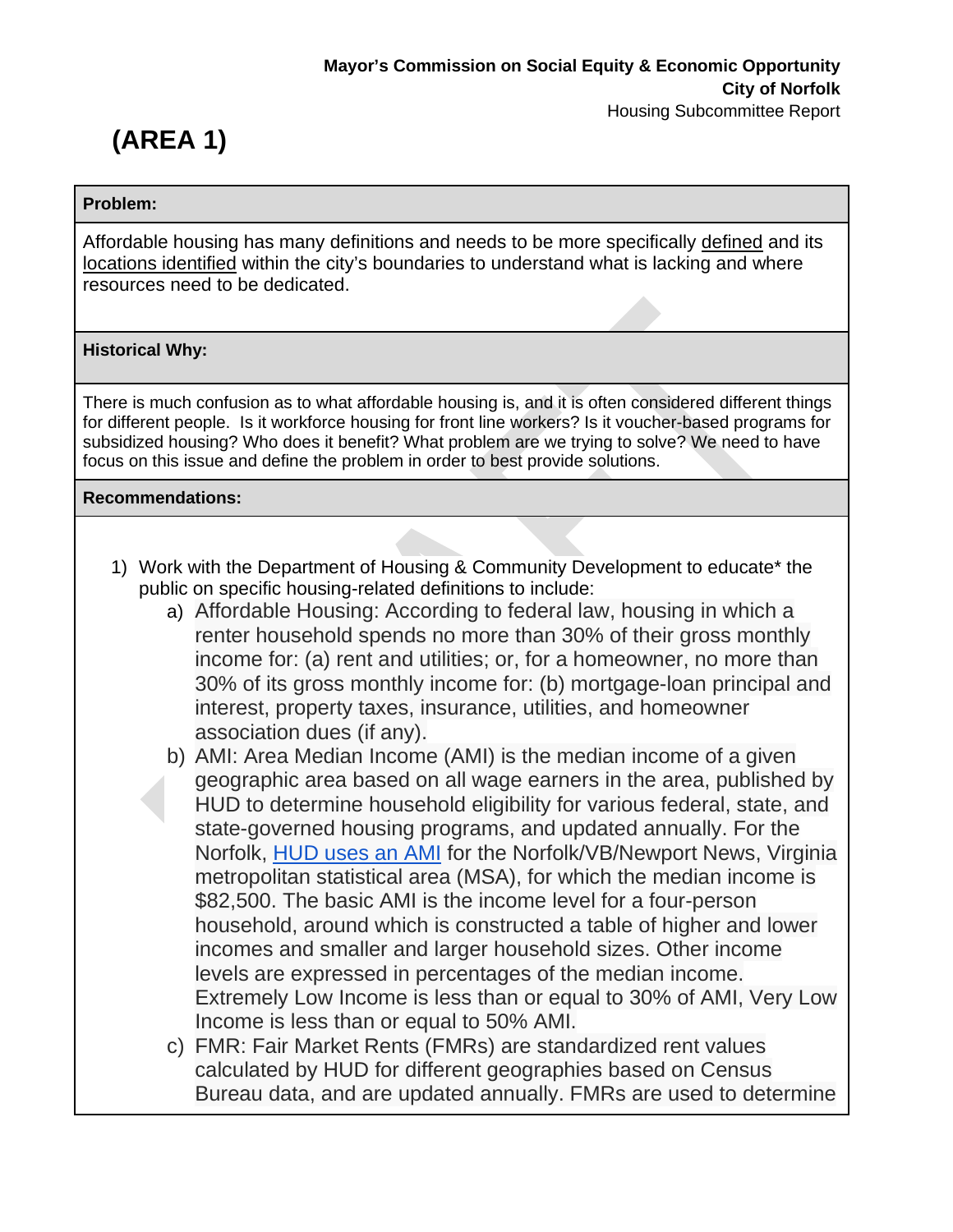payment standard amounts for the Housing Choice Voucher program and many other public rental subsidy programs. Norfolk's FMR's can be found in the table published by VHDA. They range from \$972 for a one-bedroom to \$1618 for a three-bedroom and so on.

- d) Gross Annual Income: The total income received by all members of the tenant's household. This is the amount before taxes and deductions are subtracted.
- e) Housing Choice Voucher: HUD's major tenant-based rental assistance program, Section 8 Housing Choice Vouchers allow lowincome households to receive rental assistance in a home of their choice. Housing Choice Voucher tenants pay 30% of their monthly income for rent and the federal government pays the landlord the remainder through a local housing authority. Payments to landlords are restricted by the area's Fair Market Rent (FMR). This is called the Housing Assistance Payment, or HAP.
- f) Inclusionary Housing: A package of incentives and/or requirements in local zoning code that a certain percentage of units in new housing developments be made affordable to low and/or moderate-income households. The "costs" of providing below-market rate units are offset by density bonuses, fee waivers, and other possible incentives.
- g) Low Income Housing Tax Credit (LIHTC) A federal program that is the primary producer of new or rehabilitated affordable rental housing. There are two types of tax credits: the 9% program is administered by VHDA though and annual competitive cycle while the 4% program is connected to tax exempt bonds which may be issued by local housing authorities (including VHDA). Rents are set at levels that are affordable to households with incomes below 60% of AMI. The period of affordability is typically at least 30 years for such properties. Since the program itself is more than 30 years old, preservation of this housing stock is an increasing concern.
- h) Moderate Income: Households earning between 80% and 120% of area median income (AMI). Sometimes referred to as "workforce housing."
- i) Low Income: Households earning between 50% and 80% of area median income (AMI).
- j) Very Low Income: Households earning between 30% and 50% of area median income (AMI).
- k) Extremely Low Income: Households earning less than 30% of the area median income (AMI).
- l) Missing Middle: Generally refers to housing that is naturally more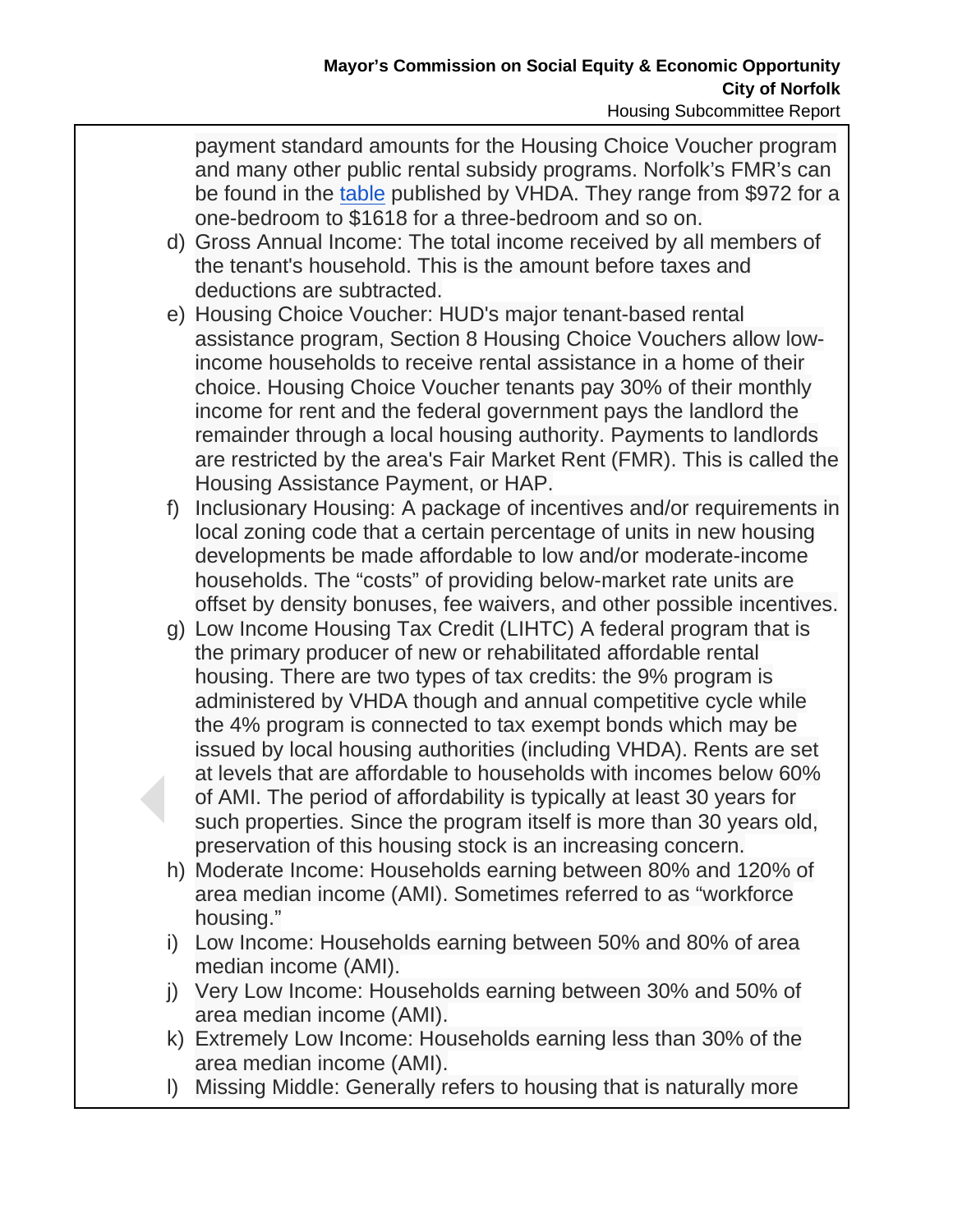affordable because of its density, yet blends in well with traditional single-family neighborhoods, including duplexes, fourplexes, courtyard apartments, live-work spaces, townhomes, ADUs, and "mansion homes" where single-family homes are re-envisioned to include multiple units

- m) Project-based Rental Assistance: Federally funded rental assistance program that guarantees rental payments to private landlords who rent to low-income households. With Section 8 Project-Based Rental Assistance (PBRA), tenants pay 30% of monthly income for rent, with HUD paying the owner the remainder up to the area's Fair Market Rent (FMR). Unlike the Section 8 Housing Choice Voucher program, the assistance is tied to the unit. Households only benefit from the assistance during their tenancy.
- n) Senior Housing: One- or two-person households containing a person of at least a certain age (typically 62 years, but some programs may use 55 or 65 as standards for eligibility).
- o) Voucher Portability: Feature of Tenant Based Section 8 Housing Choice Voucher (HCV) program that allows households to use their rental subsidy to lease a unit outside of the original Housing Authority's jurisdiction. This allows households to move to other cities, counties or states and take their rental assistance with them.
- p) Workforce Housing: Households earning between 80% and 120% of area median income (AMI). Sometimes referred to as "moderate income" or "middle income" housing. Can be focused on income or specific professions. The Brookings Institute reviews this term and programs that have been used to address this in this article.

\*The great resources provided by the Richmond Regional Housing Framework were used to provide these definitions.

- 2) Create an easy-to-use, real-time, searchable database of affordable housing options for area residents. This should provide information including proximity to transit, healthcare, grocery stores, schools, etc. Consider partnering with https://www.affordablehousing.com/about/.
- 3) Ensure that Norfolk residents know what housing resources exist through better coordination of agencies (NRHA and Dept. of Housing). Provide a robust online housing guide as well as a printed guide provided in libraries, rec centers, places of worship, the Foodbank and more. Better market the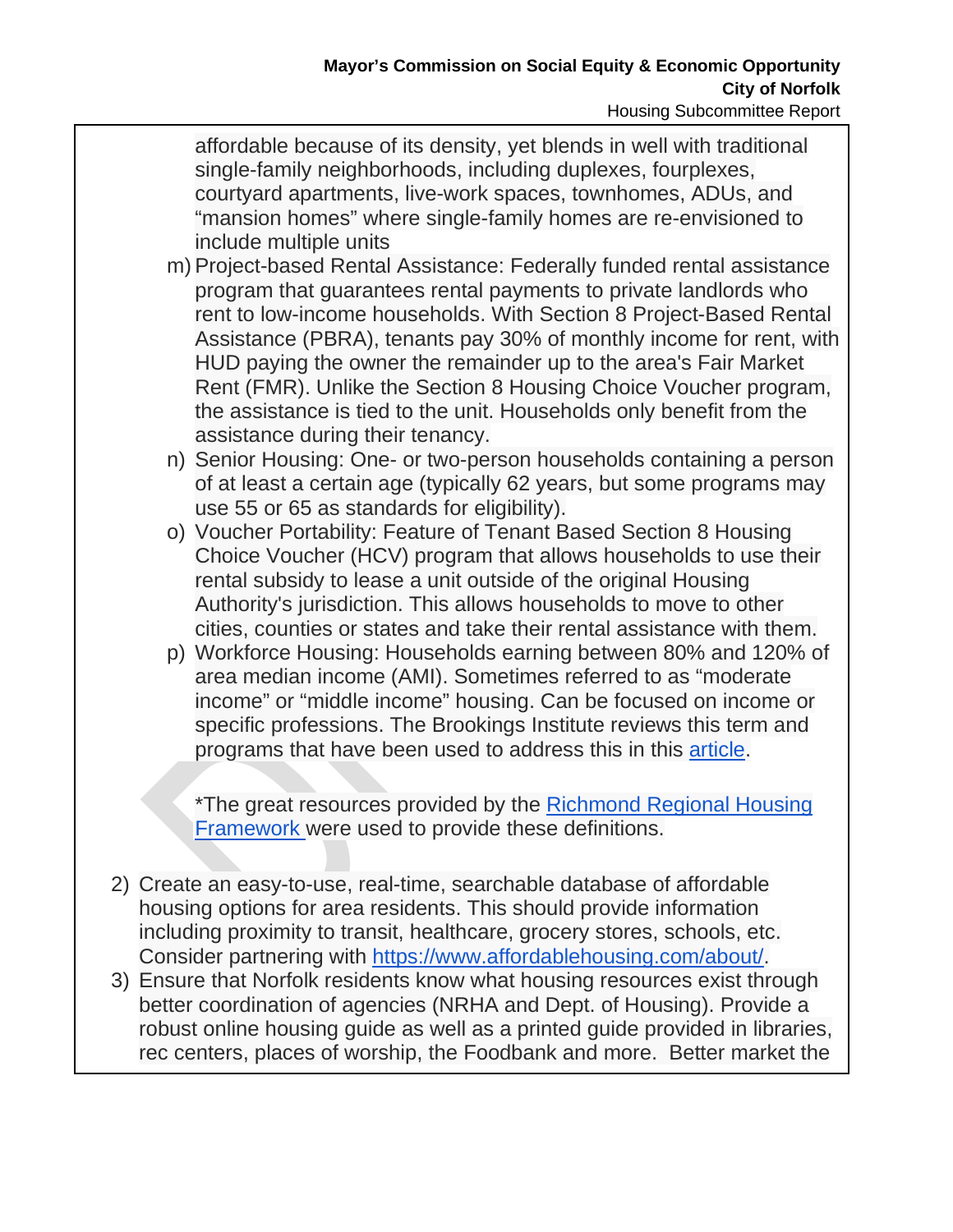## Housing Hotline crisis number **(757) 587-4202** (run by ForKids).

#### **Partnerships:**

- Norfolk Department of Housing & Community Development
- Norfolk Redevelopment & Housing Authority
- VHDA
- HousingForward Virginia
- **ForKids**
- Habitat for Humanity of South Hampton Roads
- The Planning Council
- United Way of South Hampton Roads
- Hampton Roads Planning District Commission
- Hampton Roads Housing Consortium
- Norfolk faith community
- Norfolk Parks & Rec
- **Norfolk Public Libraries**

#### **Amplifying information:**

#### **Measurement of Success:**

- Increased community awareness of affordable housing information and locations.
- Robust online resource website and printed housing guide created.
- Searchable database of real time affordable housing options available for residents.



### **Problem:**

Affordable housing is often built by a limited number of developers. How can we ensure more Norfolk builders have the opportunity to participate in meeting the demand for affordable housing? Additionally, there are numerous properties in need of repair and without the means to pay for these services.

#### **Historical Why:**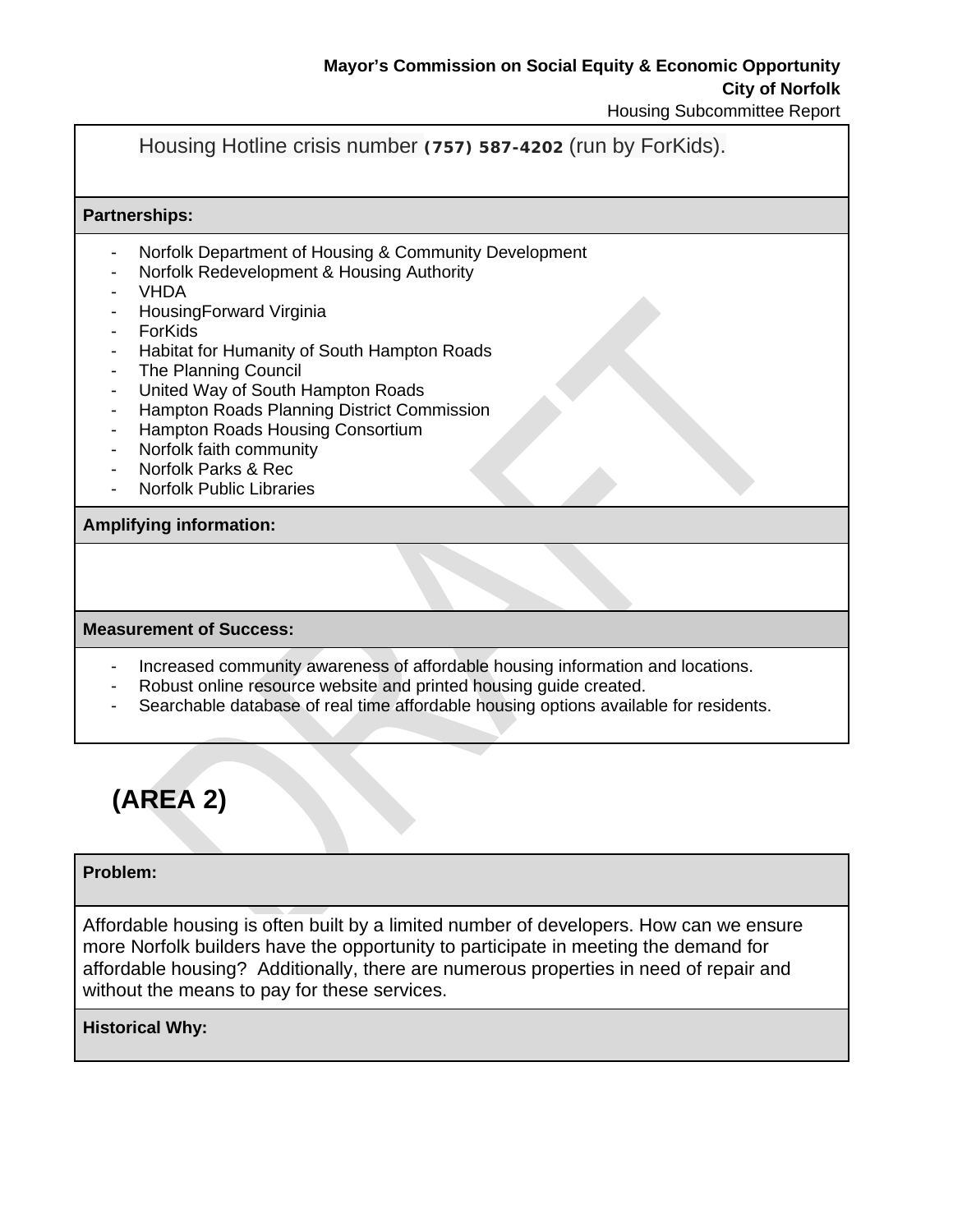Due to lack of information on available land parcels or knowledge as to how to obtain financing for affordable housing, traditionally, only a handful of developers have built large, multifamily properties to address affordable housing. Smaller builders are left out of the opportunity to participate.

## **Recommendation:**

- Launch new GEM lot auction system to level the playing field and provide equitable access to Norfolk-owned lots.
- Create informational open houses for contractors and builders (NRHA, Dept. of Housing), with support from the Virginia Department of Housing & Community Development, Tidewater Builder Association
- Provide access to city-approved plan books for affordable housing (small lot design, missing middle design, etc.).
- Provide assistance with SWAM/DBE certification
- Encourage mentoring partnerships between large developers and smaller builders/contractors
- Break up city contracts to provide opportunities for smaller contractors
- Encourage one-on-one coaching meetings with interested contractors and city staff
- Create a list of minority builders and contractors, which is updated 2x per year
- Increase the requirement for minority contractors in city contracts
- Showcase neighborhoods for interested developers so that they can learn the specifics about a community and its demographics
- Expand Renovate Norfolk grant program and market to minority contractors to become approved contractors

## **Partnerships:**

NRHA

Tidewater Builder Association VA Dept of Housing & Community Development VA Dept of Small Business & Supplier Diversity Project:HOMES Norfolk Department of Housing & Community Development

## **Amplifying information:**

**Measurement of Success:**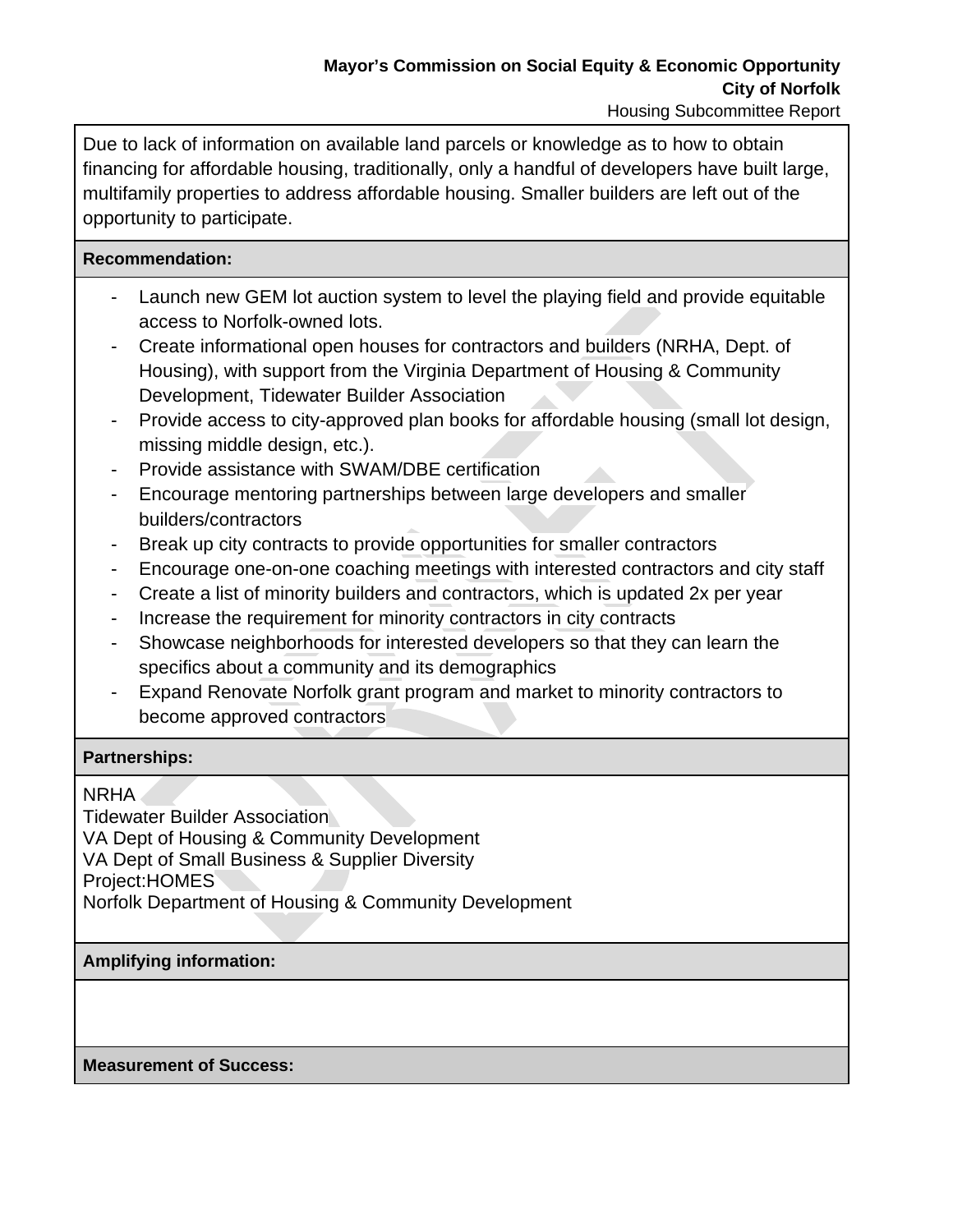- Increase in number of SWAM businesses building affordable housing, providing rehab services
- More affordable housing built in Norfolk

# **(AREA 3)**

## **Problem:**

How to increase affordable, equitable, safe housing in ALL Norfolk neighborhoods

## **Historical Why:**

Because of historical redlining that took place decades ago in Norfolk, most of the affordable housing inventory is concentrated in areas of poverty. It is important that affordable housing options be located throughout the entire city, deconcentrating poverty and providing opportunity for all.

## **Recommendations:**

- Create a community-wide awareness campaign on the benefit and importance of affordable housing in Norfolk.
- Continue and increase utilization of the Rent Ready Norfolk program to better educate renters *and* landlords in order to create more livable, affordable rental units in Norfolk and increase the number of units that will accept housing vouchers
- Increase awareness and utilization of NRHA's HomeNet Ownership Center, which provides credit counseling, down-payment and closing cost assistance and other tools to increase homeownership.
- Adopt a holistic code enforcement program for derelict properties, partnering with and creating awareness of the RenovateNorfolk home renovation program, and partner with the non-profit and faith community to increase options for renovation and rehab of properties, similar to the City of Chesapeake's partnership with Habitat for Humanity or Project: HOME in Richmond
- Work closely with partners to provide weatherization and energy efficiency upgrades to decrease the energy burden for Norfolk residents.
- Educate and incentivize builders to build affordable single-family homes and "missing middle" affordable housing stock